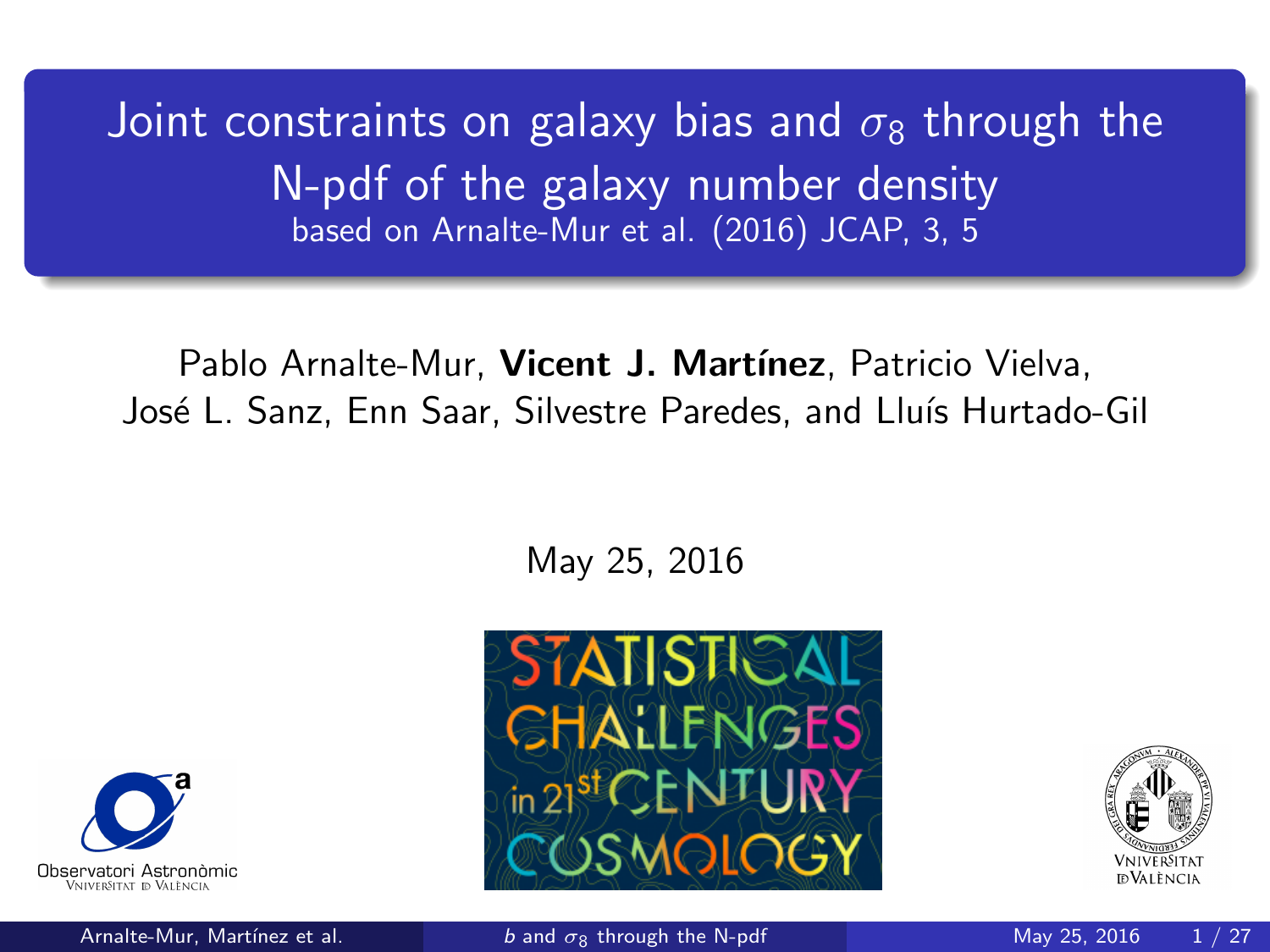# **Outline**



#### **[Introduction](#page-2-0)**

- [Mesuring bias](#page-2-0)
- [Our goal](#page-3-0)
- [The galaxy density N-pdf method](#page-4-0)

#### [Data](#page-9-0)

- [SDSS main galaxy sample](#page-9-0)
- [Lognormal simulations](#page-11-0)
- [Las Damas mock catalogues](#page-16-0)

#### [Test of the method](#page-19-0)

- [Test on lognormal simulations](#page-19-0)
- **[Test on Las Damas simulations](#page-21-0)**
- 5 [Results for the SDSS data](#page-23-0)

#### **[Conclusions](#page-27-0)**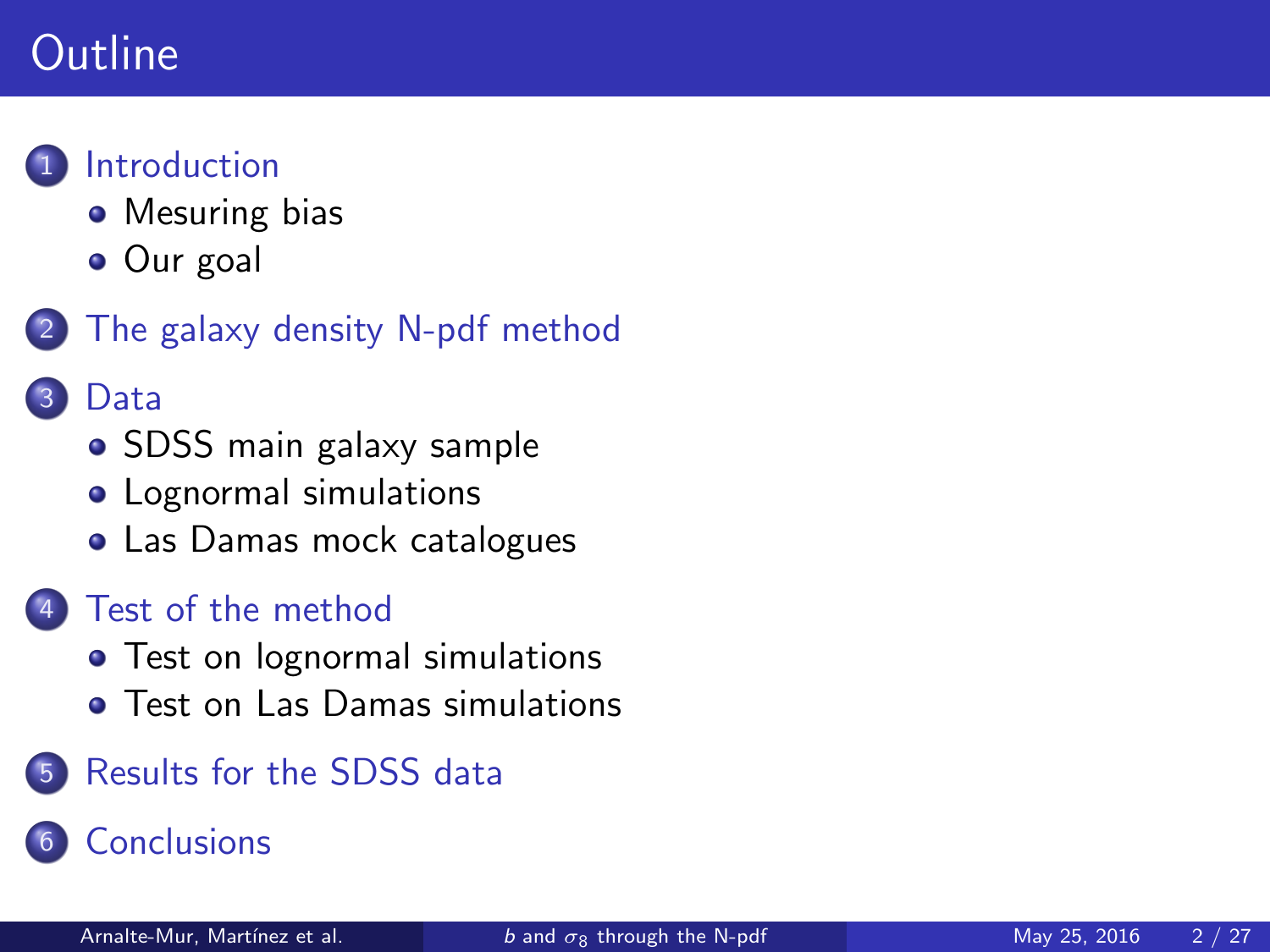<span id="page-2-0"></span>In most of the literature, the bias has been estimated using:

- **o** the 3D-correlation function of galaxies: (Fry & Gaztanaga, 1993; Gaztanaga & Frieman, 1994; Croft et al., 1999);
- counts-in-cells statistics: Sigad et al. (2000); Colless et al. (2001); Marinoni et al. (2005); Kovač et al. (2011); Di Porto et al. (2014);
- **•** the projected correlation function: Norberg et al. (2002); Zehavi et al. (2005, 2011); Arnalte-Mur et al. (2014);
- the bi-spectrum: Guo & Jing (2009); Pollack et al. (2014);
- higher order moments of the galaxy distribution: Szapudi (1998); Verde et al. (2002); Swanson et al. (2008); McBride et al. (2011);
- **•** the use of multivariate probability distributions, typically Gaussian or lognormal distributions, which are well suited priors for Bayesian analyses: Jasche & Wandelt (2013); Ata et al. (2015); Granett et al. (2015); Jasche et al. (2015).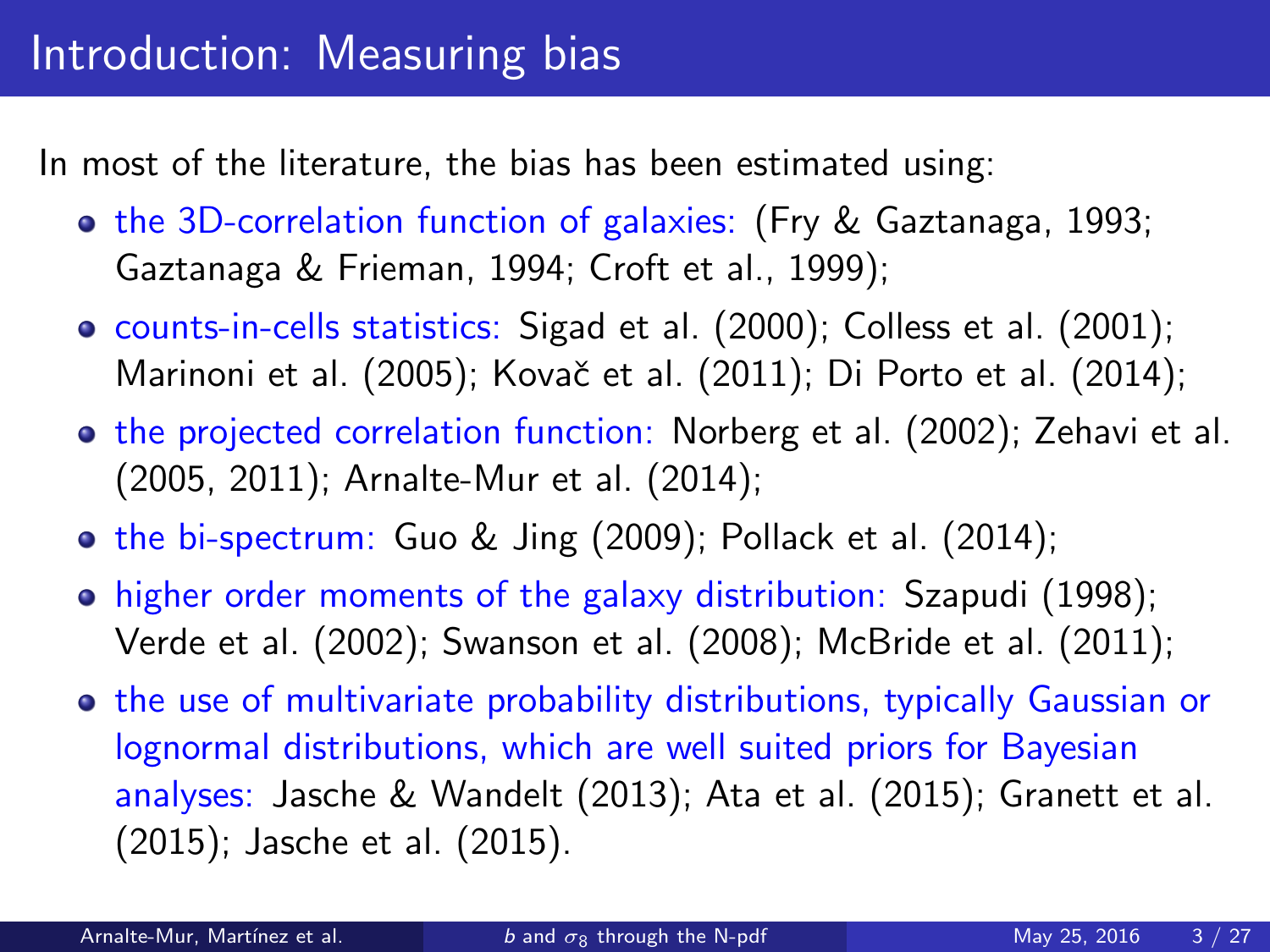<span id="page-3-0"></span>Our method relies on the use of the whole set of N-pdf of the galaxy number density fluctuations:

This multivariate probability density function depends on the bias parameter and the correlations of the underlying cold dark matter fluctuations.

#### The estimation

- The N-pdf of the galaxy number density field as a function of the bias and the  $\sigma_8$  parameters is, in fact, the likelihood of the data (i.e., the galaxy catalogue) given these parameters.
- Therefore optimal parameter estimation can be performed via the maximum-likelihood.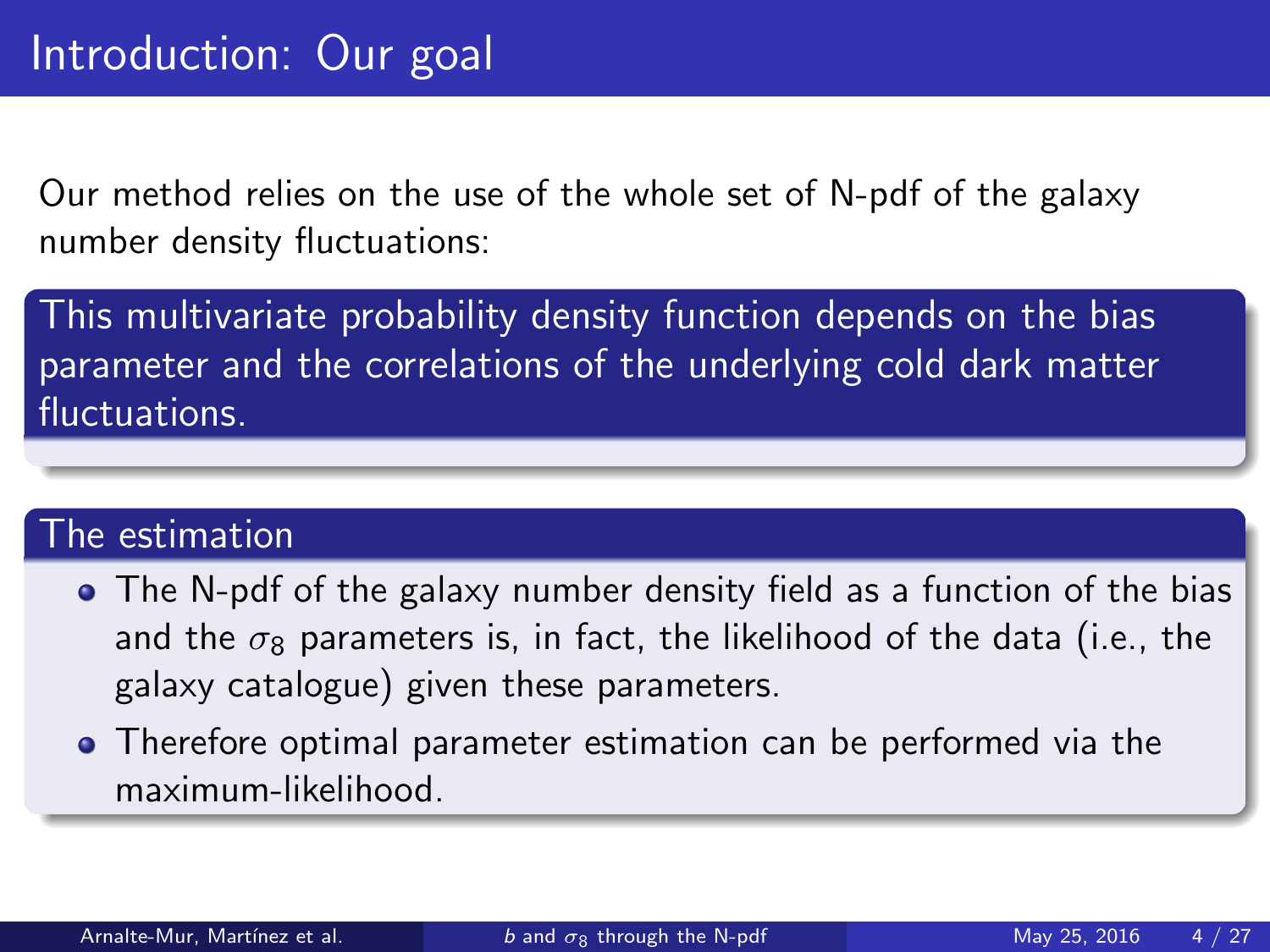#### <span id="page-4-0"></span>**Observable**

Galaxy overdensity field in  $N$  cubic cells  $\to$   $\{\Delta_{g,i}\}_{i=1}^N \to \Delta_{g,i}=\frac{\rho_{g,i}}{\bar{\rho_g}}$  $\bar{\rho_{\sf g}}$ 

# Model: probability distribution function of  $\vec{\Delta}_g$

- Constant, linear bias:  $\delta_{\mathbf{g}} = b \delta_{\mathbf{m}}$
- Log-normal distribution model for the matter density field (Coles & Jones, 1991; Kayo et al., 2001)
- Difference w.r.t. "traditional" counts-in-cells: we take into account the cells' positions and the corresponding correlations between them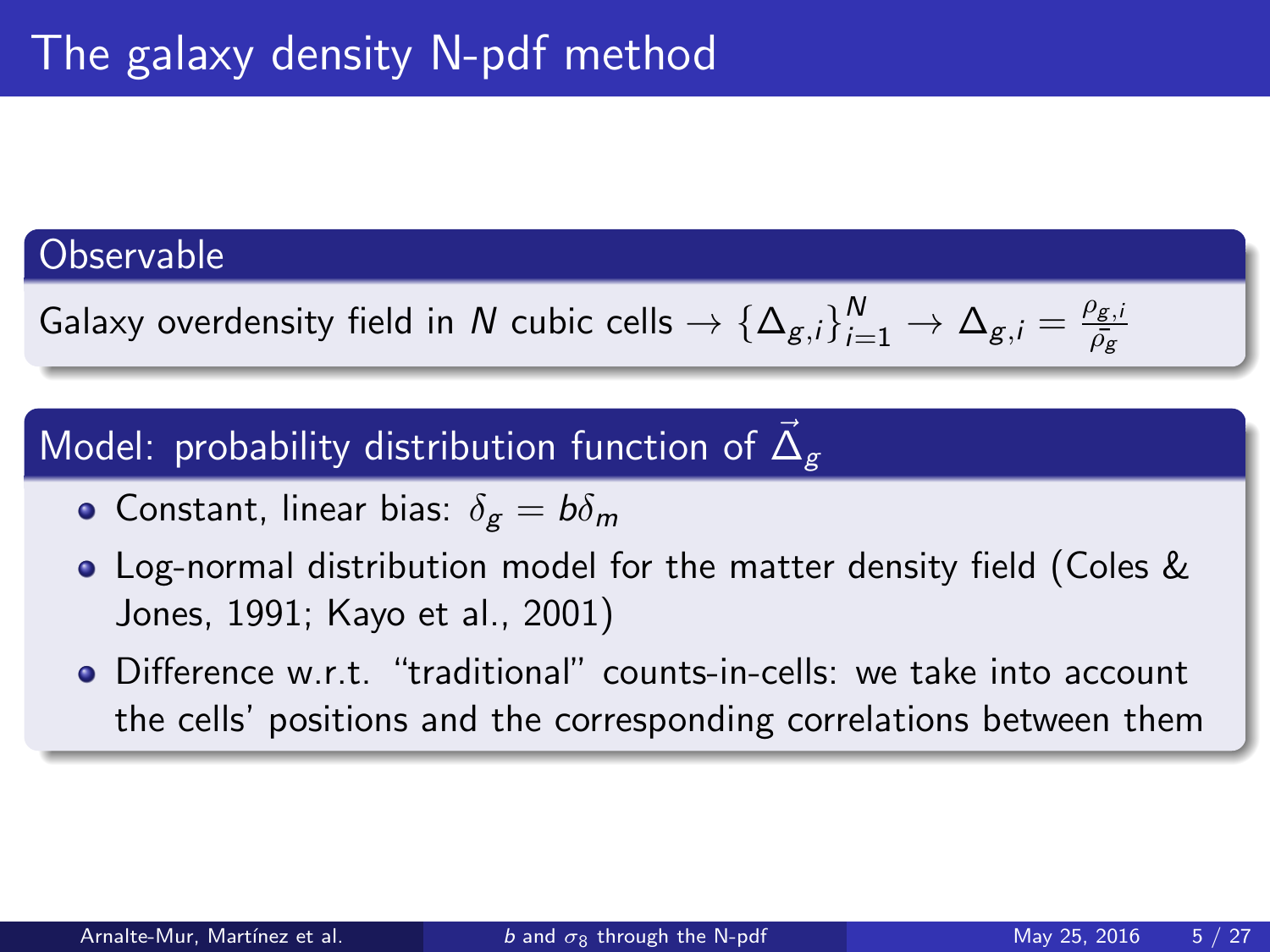# Model: probability distribution function of  $\vec{\Delta}_g$

$$
f(\vec{\Delta}_g) = \frac{1}{(2\pi)^{N/2} |\mathbf{H_0}|^{1/2}} \frac{\exp(-\frac{1}{2}\vec{y}^t \cdot \mathbf{H_0}^{-1} \cdot \vec{y})}{\prod_{j=1}^N (\Delta_{g,j} + b - 1)}, \text{ where:}
$$

$$
y_i = \log \left[ \frac{\sqrt{1 + \sigma_m^2}}{b} \left( \Delta_{g,i} + b - 1 \right) \right]
$$
  

$$
\mathbf{H_0} = \log(1 + \mathbf{C_m}), \ \ C_{m,ij} = \xi_m(|\vec{r_i} - \vec{r_j}|)
$$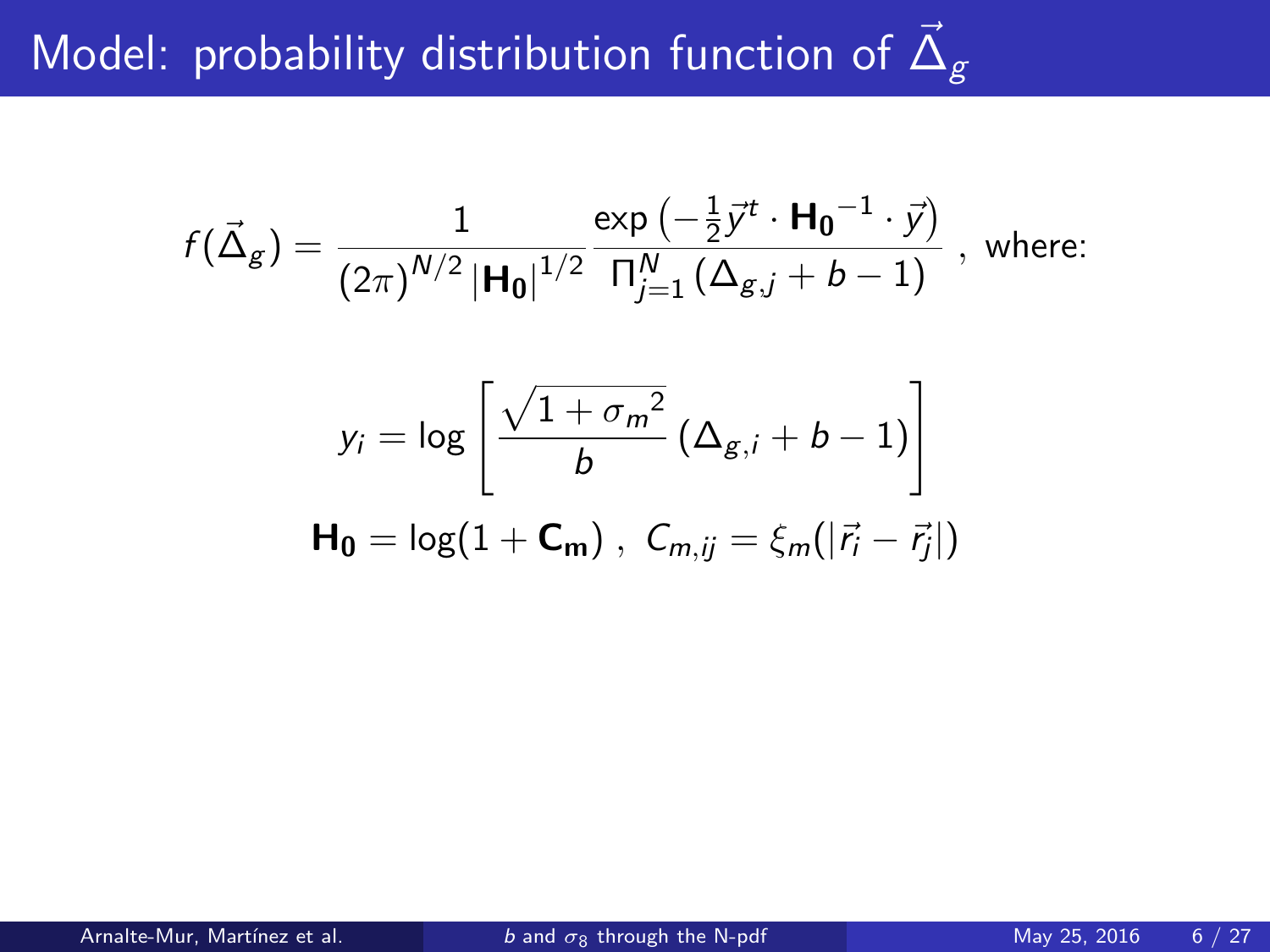# Model: probability distribution function of  $\vec{\Delta}_g$

$$
f(\vec{\Delta}_g) = \frac{1}{(2\pi)^{N/2} |\mathbf{H}_0|^{1/2}} \frac{\exp(-\frac{1}{2}\vec{y}^t \cdot \mathbf{H}_0^{-1} \cdot \vec{y})}{\prod_{j=1}^N (\Delta_{g,j} + b - 1)}, \text{ where:}
$$

$$
y_i = \log \left[ \frac{\sqrt{1 + \sigma_m^2}}{b} \left( \Delta_{g,i} + b - 1 \right) \right]
$$
  

$$
\mathbf{H_0} = \log(1 + \mathbf{C_m}), \ C_{m,ij} = \xi_m(|\vec{r_i} - \vec{r_j}|)
$$

#### Parameters of the model

- Galaxy bias  $\rightarrow b$
- **•** Cosmological parameters  $(\theta_{\text{cosmo}}) \rightarrow \xi_m(r) \rightarrow C_m$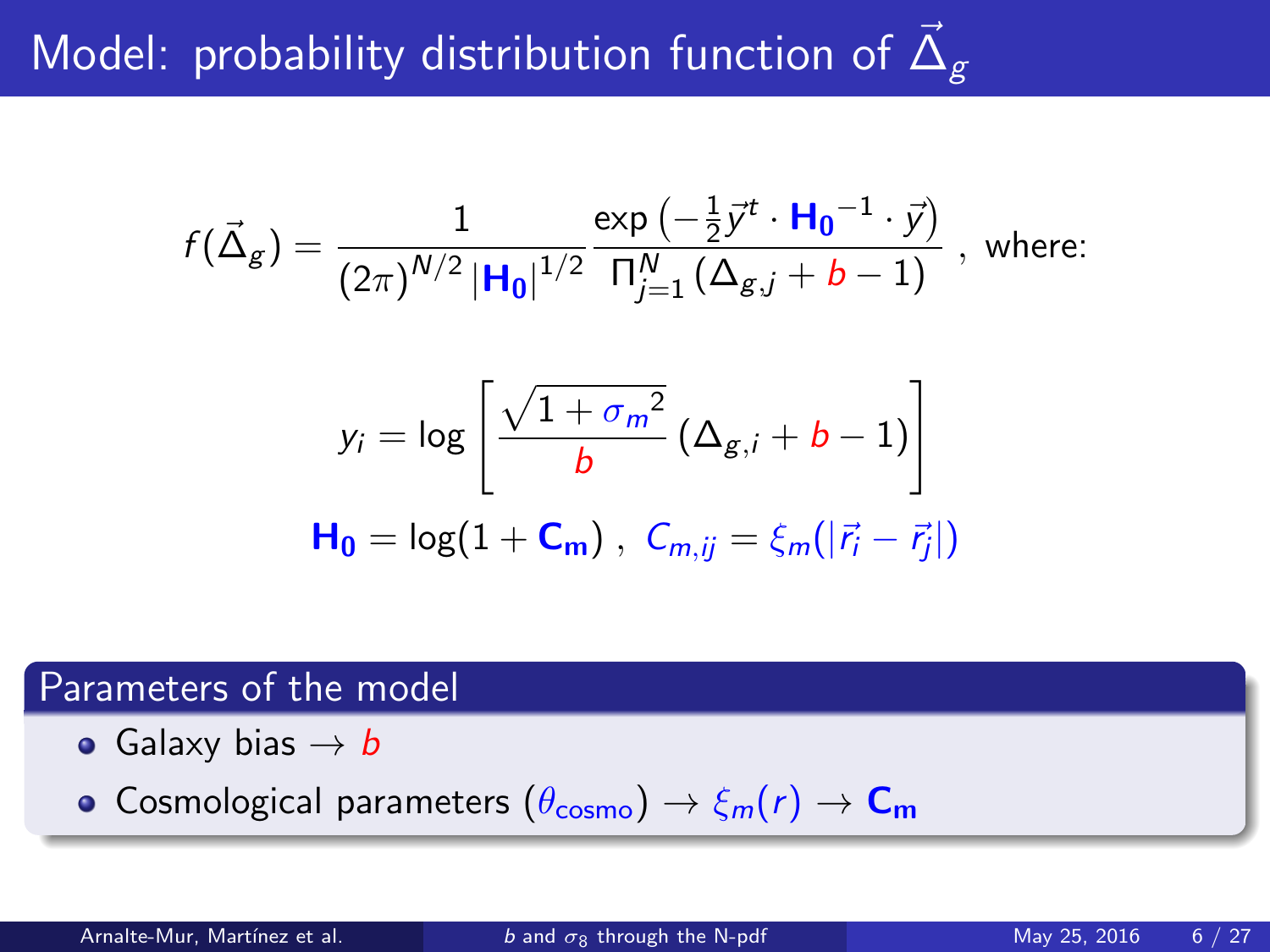#### Parameter estimation

We use a Bayesian approach, knowing that the model distribution function is the *likelihood of the data (* $\vec{\Delta_g}$ *) given a model:* 

$$
\mathcal{L}(\vec{\Delta}_\mathcal{g}|b,\theta_\mathsf{cosmo}) = f(\vec{\Delta}_\mathcal{g})
$$

• Fixing a fiducial cosmological model:

$$
p(b|\vec{\Delta}_{g}) \propto \mathcal{L}(\vec{\Delta}_{g}|b)p(b)
$$
  
• Allowing  $\sigma_{8}$  to vary  $\rightarrow$   $\mathbf{C}_{m} = \left(\frac{\sigma_{8}}{\sigma_{8}^{\text{fid}}}\right)^{2} \mathbf{C}_{m}^{\text{ fid}}.$ 

$$
p(b,\sigma_8|\vec{\Delta}_g) \propto \mathcal{L}(\vec{\Delta}_g|b,\sigma_8)p(b,\sigma_8)
$$

 $\rightarrow$  We assume flat priors in all cases,  $p(b)$ ,  $p(b, \sigma_8)$ 

 $\rightarrow$  We use a Fisher matrix approach to estimate parameters' uncertainties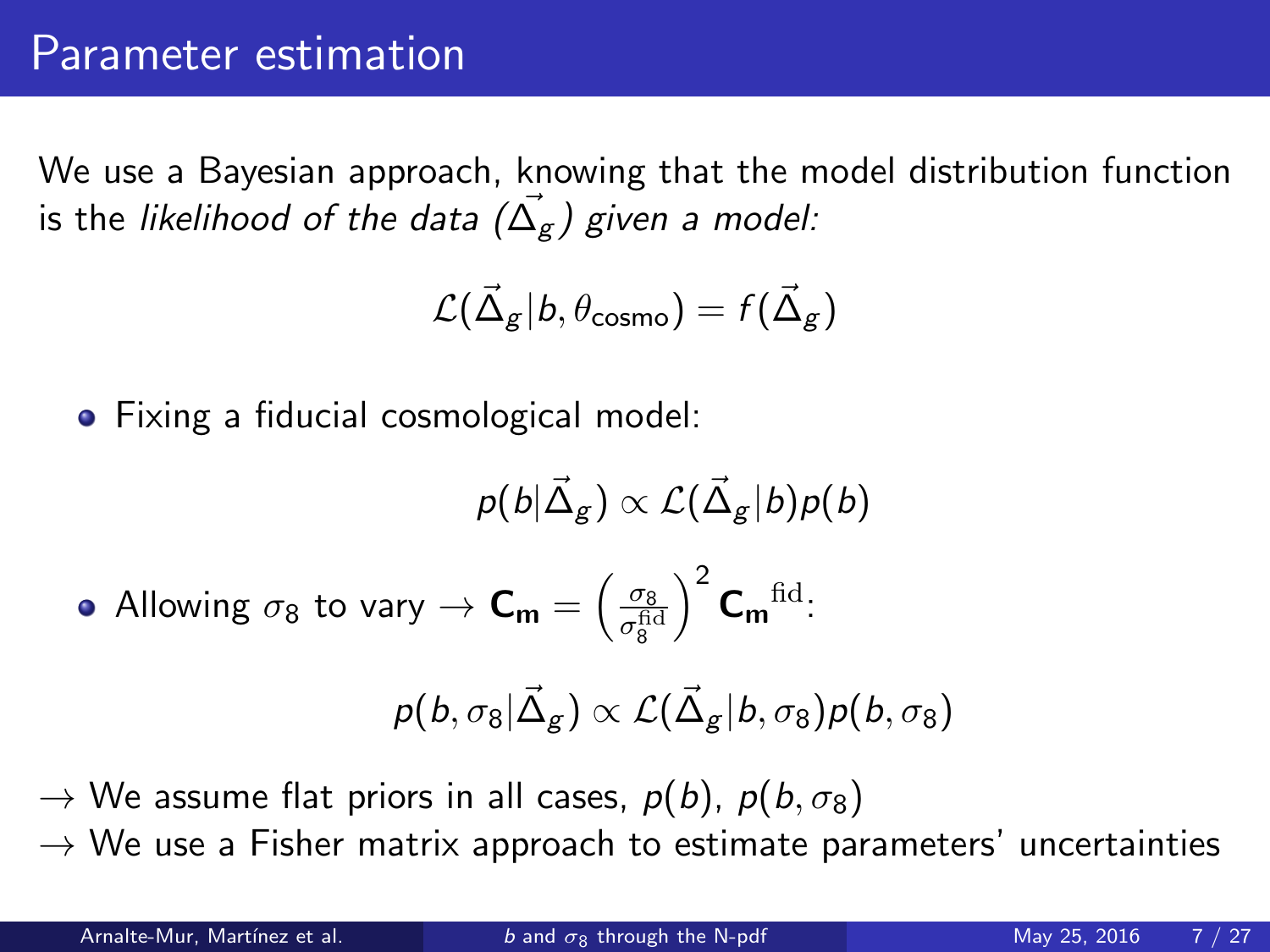# A digression: why Bayesian?

Remember this morning talk by Roberto Trotta: the cake analogy: Hopefully cakes could incorporate very informative priors



Figure 1.2: Rest-frame spectrum of an ELG showing the blue stellar continuum, the prominent Balmer break, and the numerous strong nebular emission lines. The inset shows a zoomed-in view of the [OII] doublet, which DESI (see Section 1.7) is designed to resolve over the full redshift range of interest,  $0.6 < z < 1.6$ . The figure also shows the portion of the rest-frame spectrum the DECam grz optical filters would sample for such an object at redshift  $z = 1$ . Figure from the DESI Science final design report at http://desi.lbl.gov/tdr/.

Arnalte-Mur, Martínez et al. b and  $\sigma_8$  [through the N-pdf](#page-0-0) May 25, 2016 8 / 27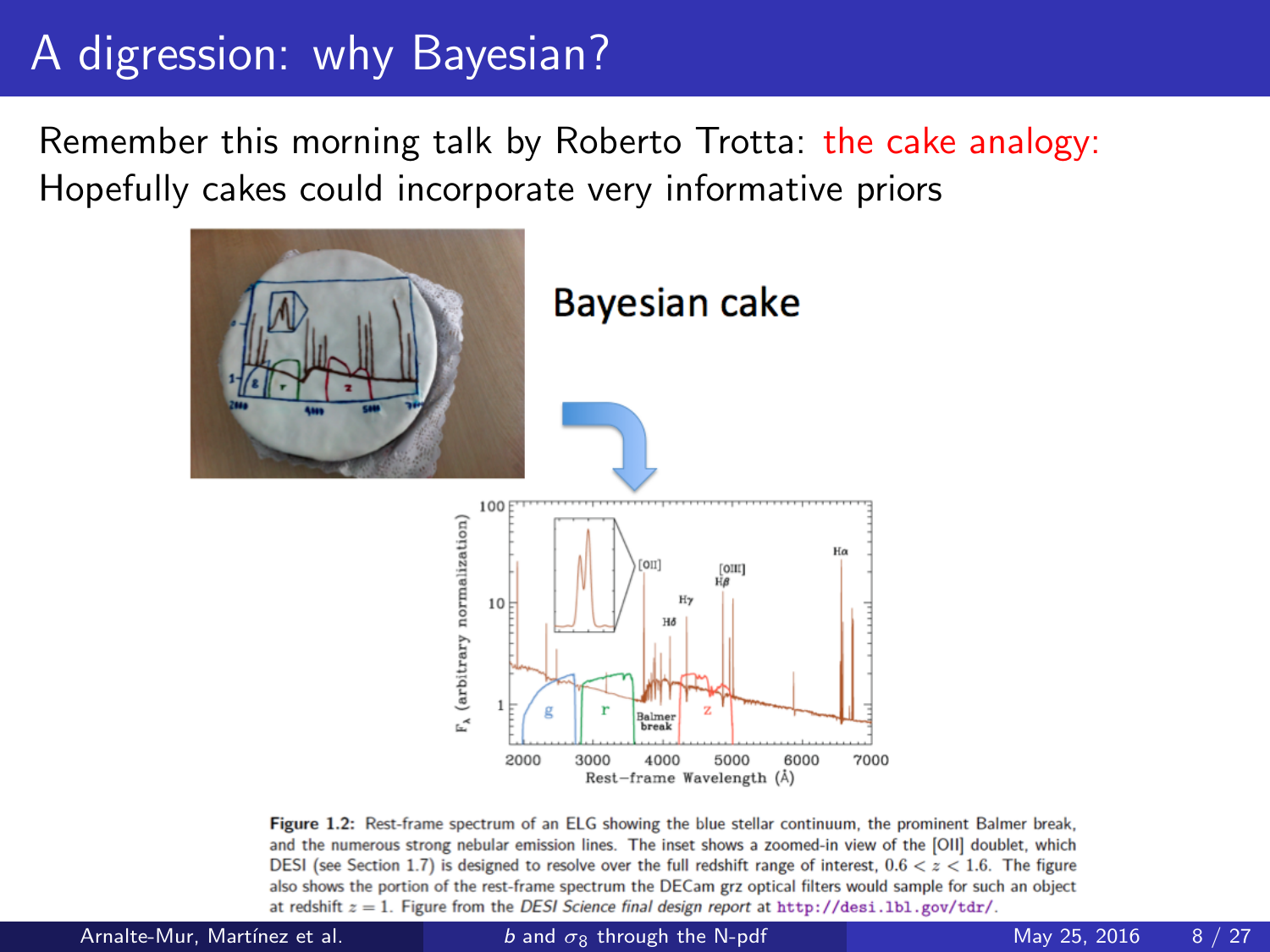# <span id="page-9-0"></span>SDSS main galaxy sample

- We used the data provided by the New York University Value Added Catalogue [Blanton et al. (2005)]. We have selected a volume limited sample with  $M_r \le -20$  in the redshift range  $0.033 < z < 0.106$ , where  $M_r$  is the  $K+E$  corrected *r*-band absolute magnitude.
- We study this field using a grid of cubic cells with a side of 30  $h^{-1}$  Mpc.
- We compute the completeness for each of the cells  $(c_i)$  as the combination of the radial and the angular selection functions and keep only those cells with  $c_i > 0.8$ .
- We obtain the number of galaxies  $n_i$  in each of these accepted cells, and estimate the galaxy number density for each cell as

$$
\rho_{g,i} = \frac{n_i}{c_i V_c}
$$

where  $V_c=(30\,h^{-1}\,{\rm Mpc})^3$  is the volume of a cell.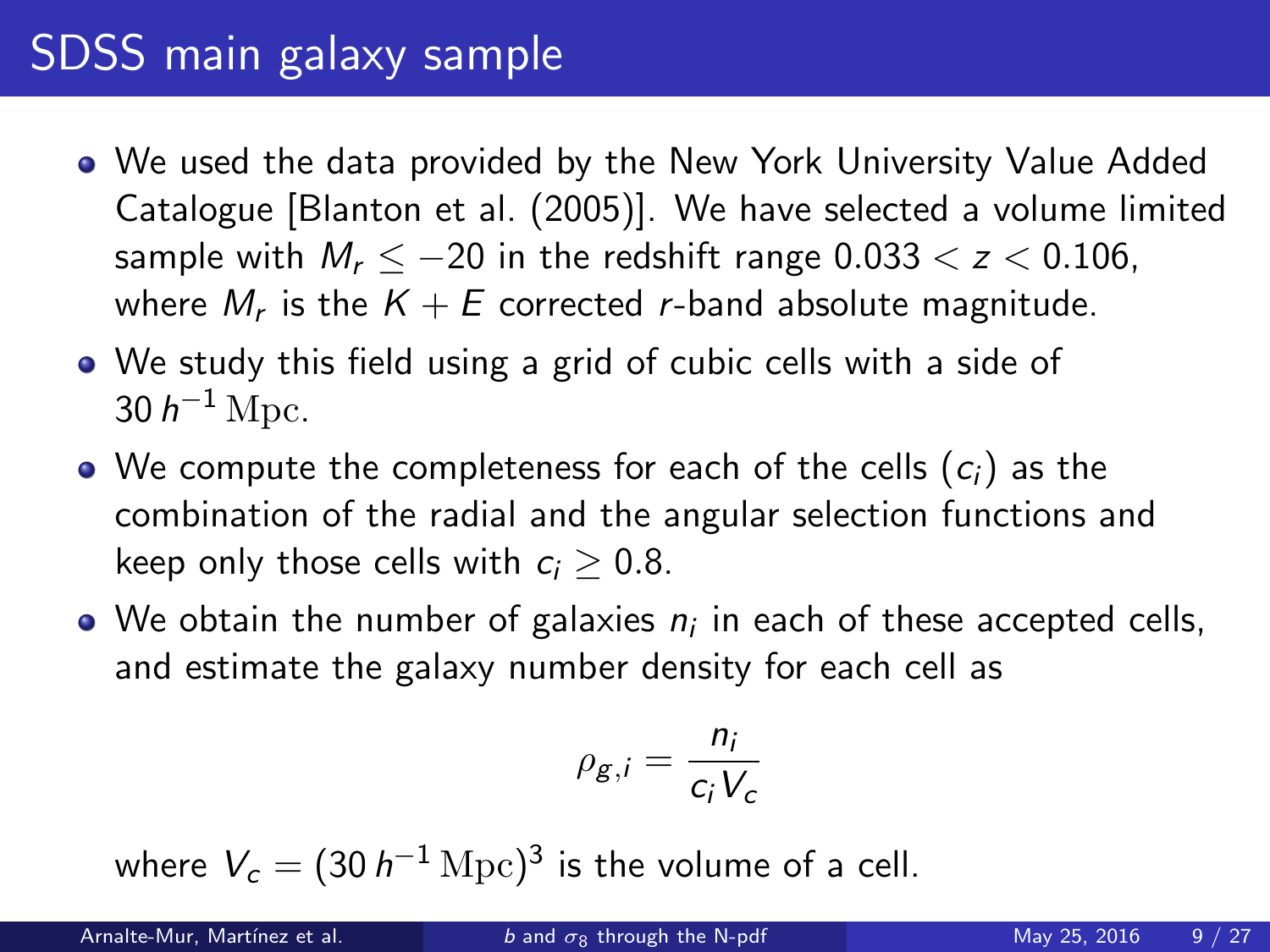# SDSS main galaxy sample



3D projection of the galaxy number density field corresponding to the SDSS catalogue. Colour palette used in the projection corresponds to densities  $1 \leq \Delta_{g} \leq 2$  from left to right.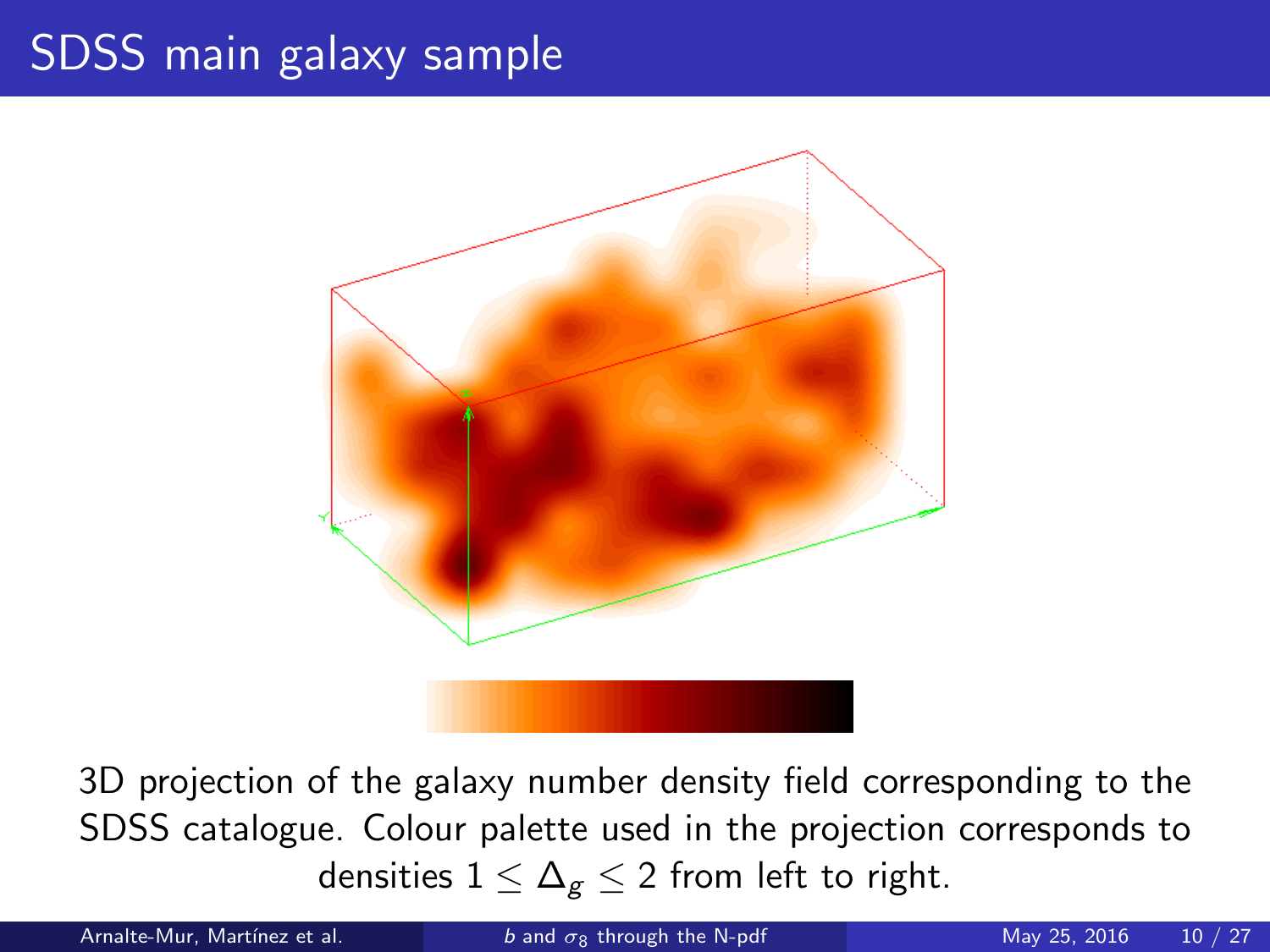- <span id="page-11-0"></span>We generate the lognormal simulations taking into account that a lognormal random field is a local transformation of a Gaussian field.
- We compute the matter correlation function  $\xi_m(r)$  via a Fourier transform of  $P_m(k)$ .
- We then generate the Gaussian random field  $\delta_{0,i}$  in a cubic grid using the standard method of generating Gaussian Fourier modes with variances given by  $P_0(k)$  and then performing a FFT.
- Finally, we obtain the corresponding matter density field  $\Delta_{m,i}.$
- Given a value for the galaxy bias  $b$ , we can generate the corresponding galaxy density field  $\Delta_{\mathcal{g},i}$ . We have explored four input values of the bias:  $b = 0.5, 1.0, 1.5, 2.0$ .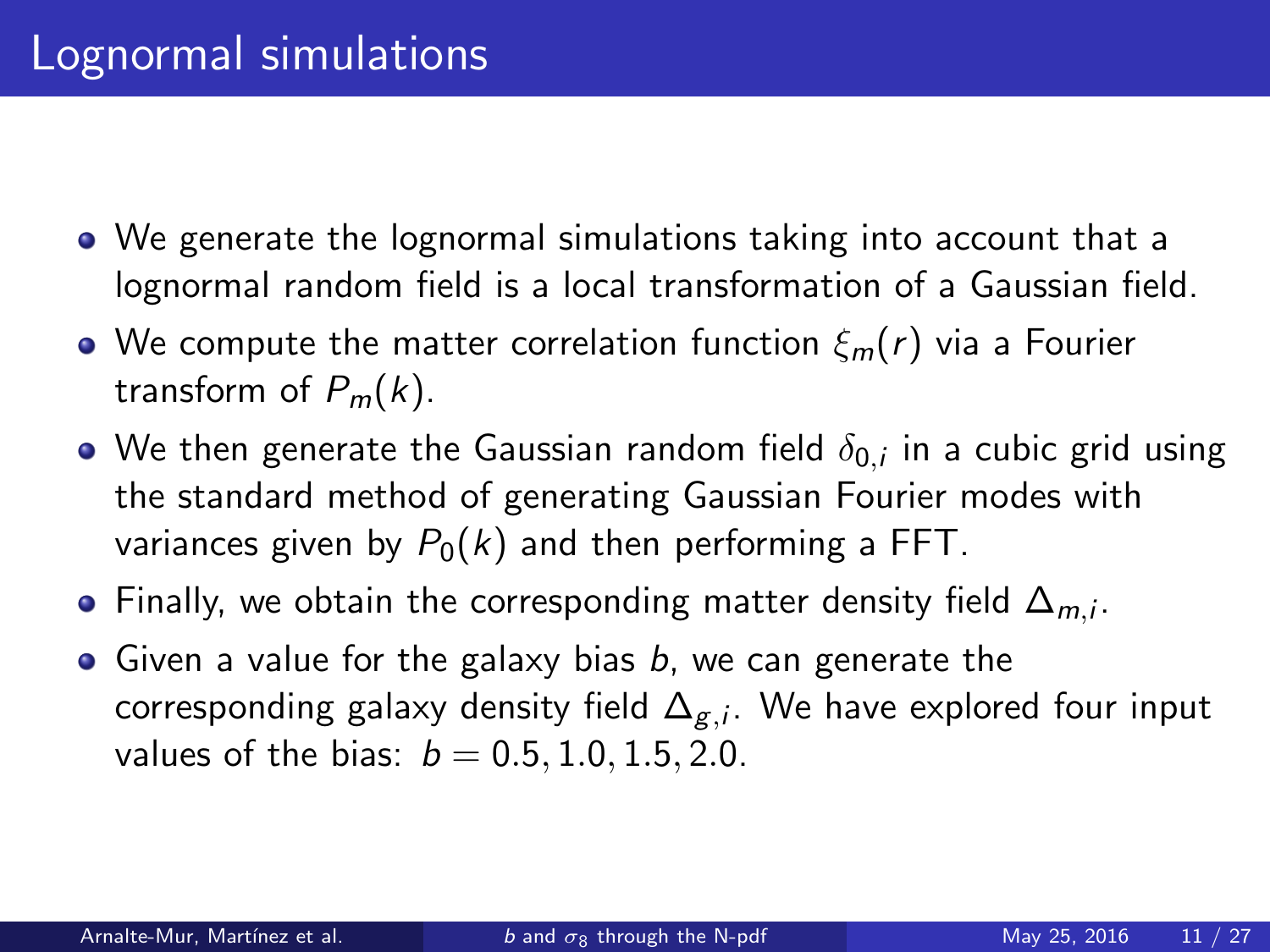

Bias  $b = 0.5$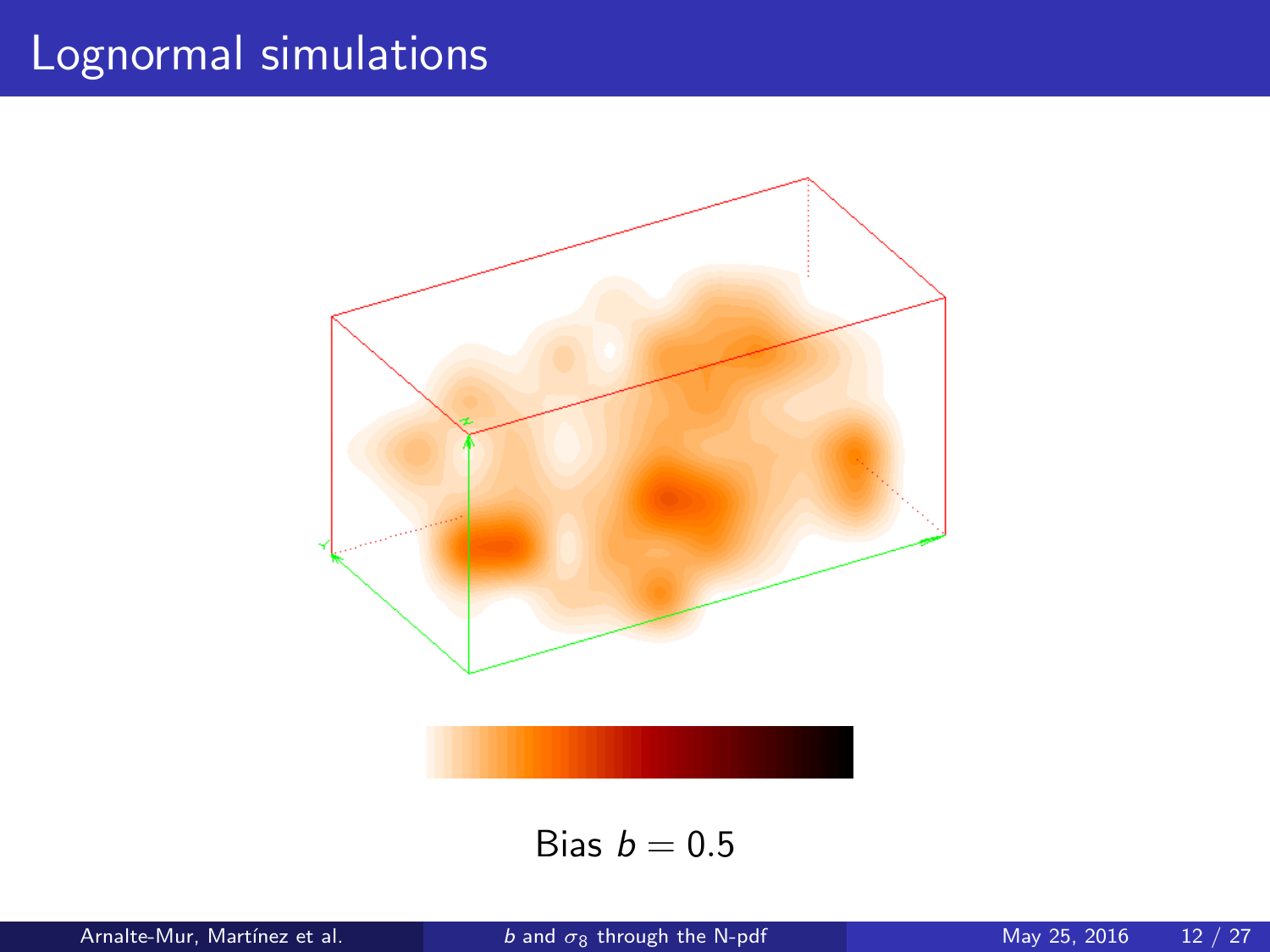

Bias  $b = 1.0$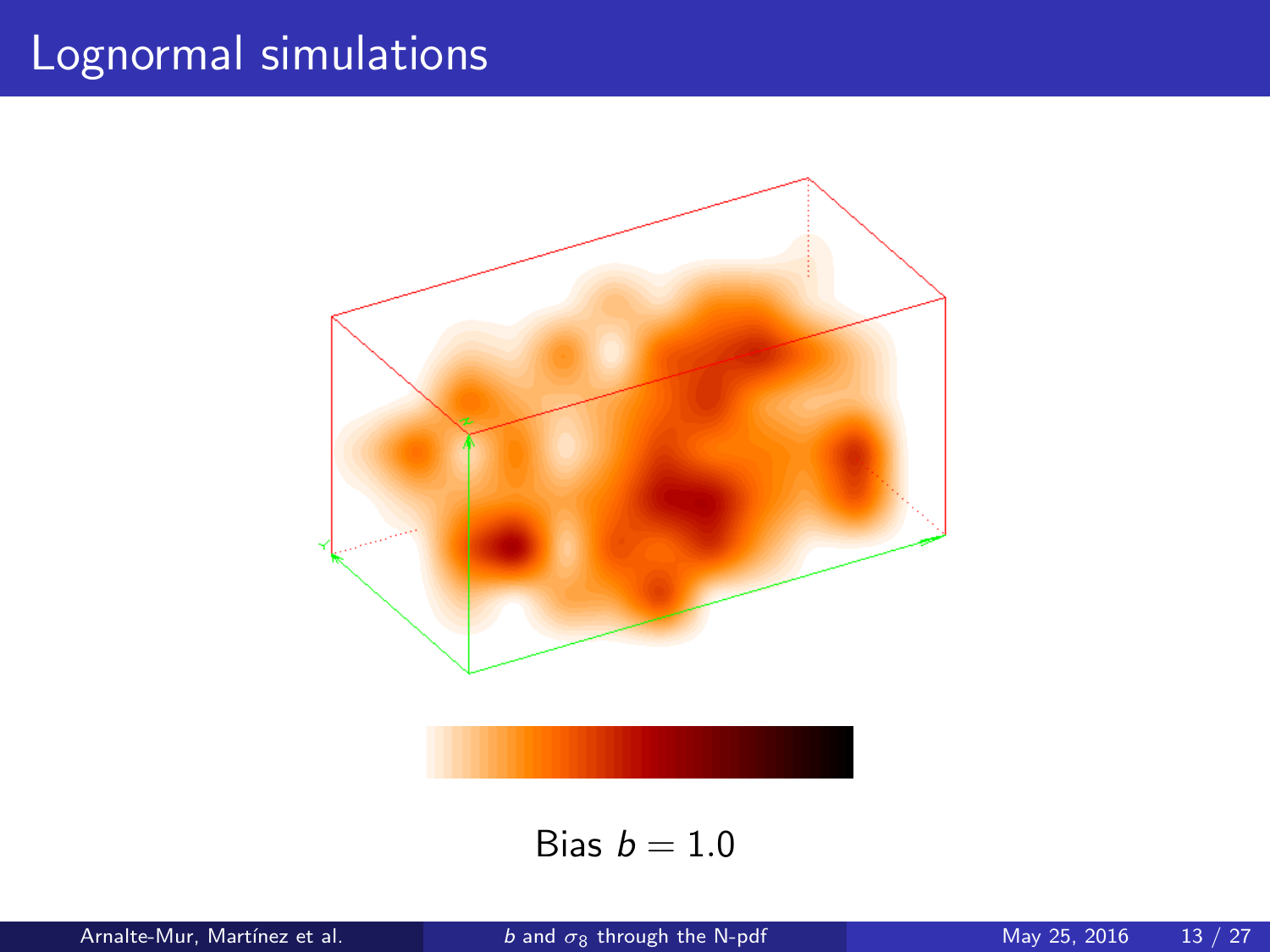

Bias  $b = 1.5$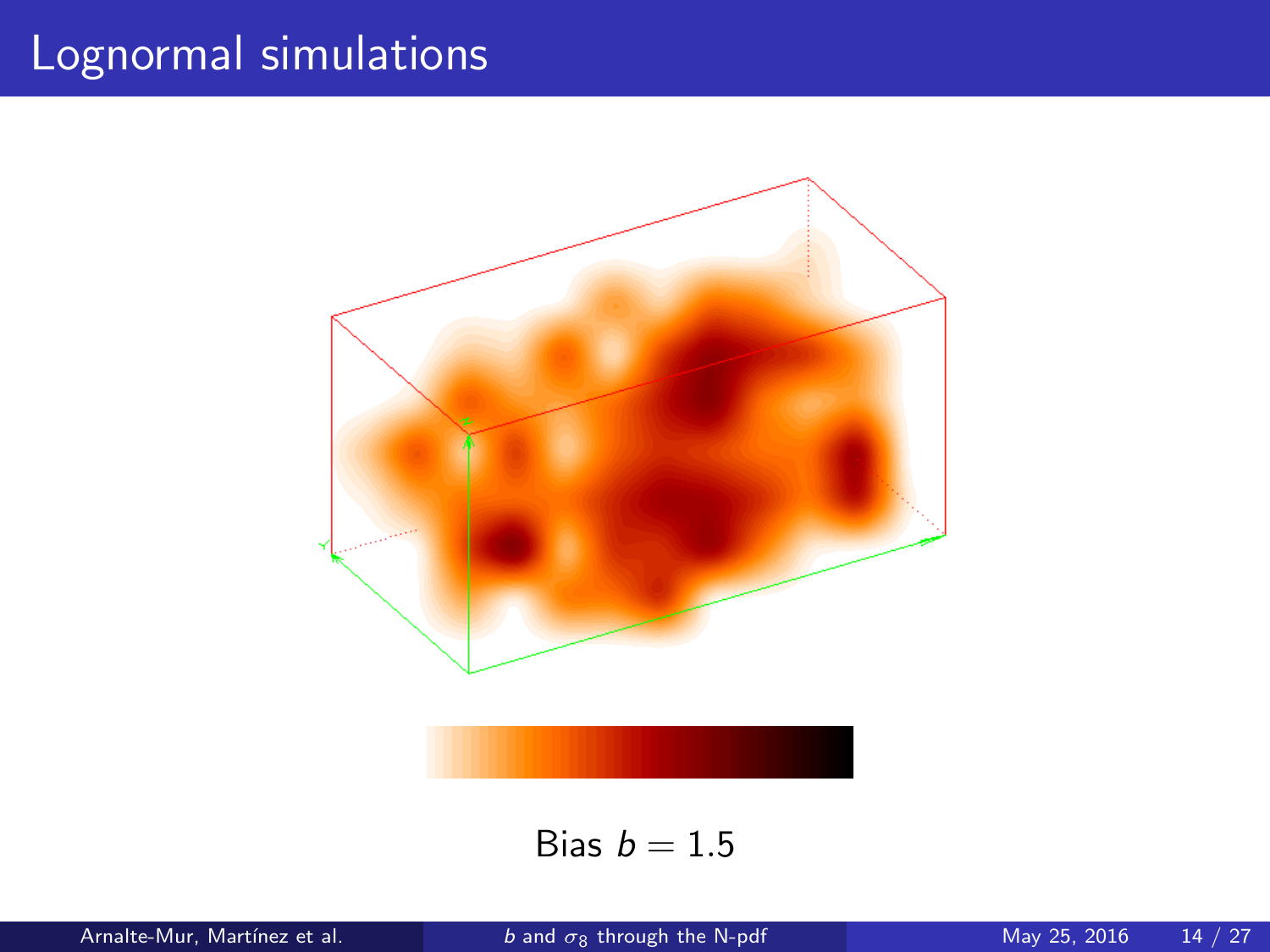

Bias  $b = 2.0$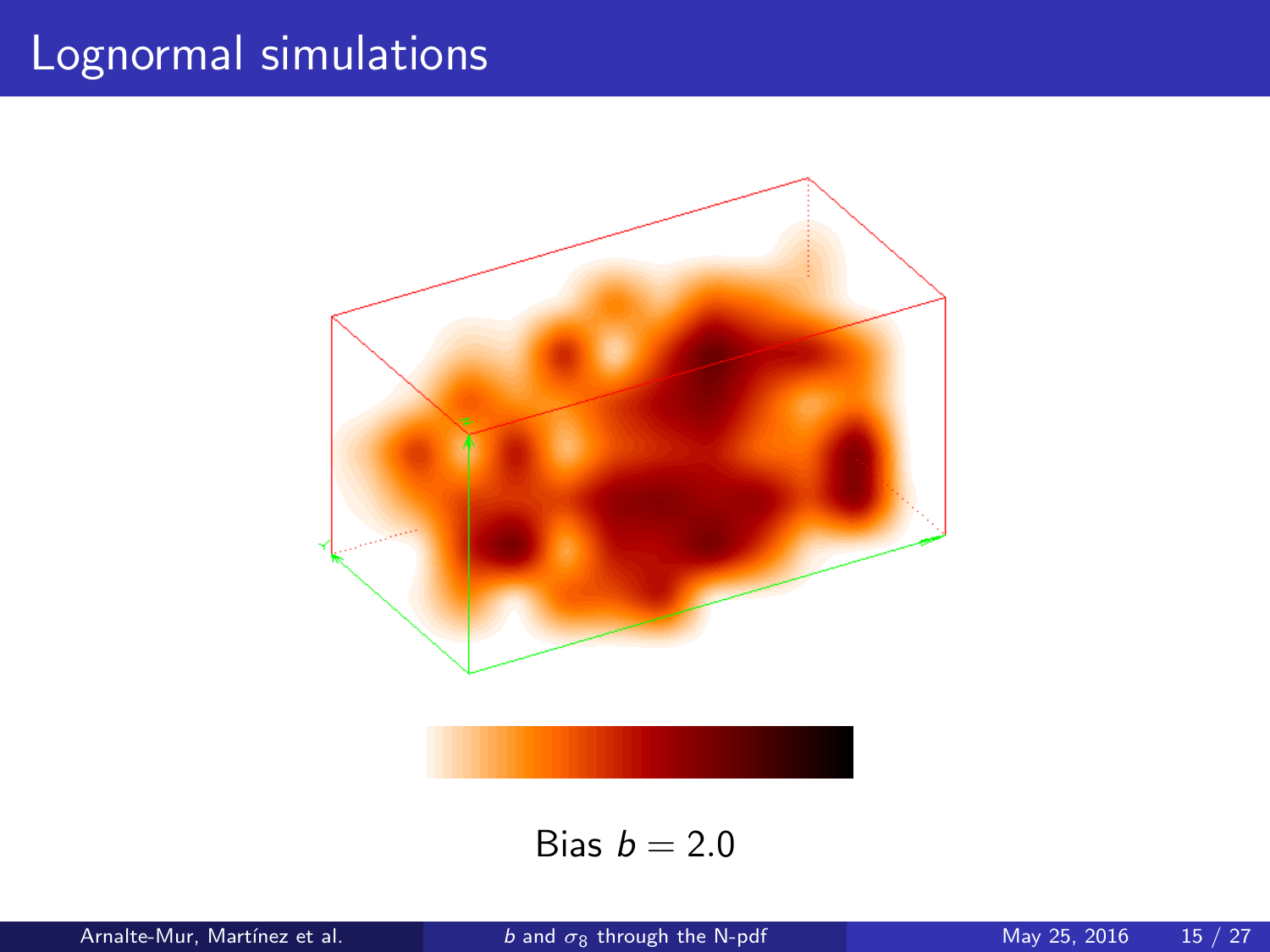- <span id="page-16-0"></span>We use the set of galaxy mocks obtained from the Las Damas simulations http://lss.phy.vanderbilt.edu/lasdamas [McBride et al.  $(2009)$ ], and in particular the  $gamma$  release.
- The simulations are populated by galaxies using the halo occupation distribution (HOD) formalism, with the HOD parameters tuned to reproduce the observed number density and projected correlation function  $w_{\rho}(r_{\rho})$  (at scales  $r_{\rho}\in[0.3,30]\ h^{-1}\,{\rm Mpc}$ , as studied in Zehavi et al. (2011)) of the corresponding SDSS catalogues.
- We end up with a total of 120 mock galaxy catalogues and we compute the galaxy density field  $\Delta_{\mathcal{g},i}.$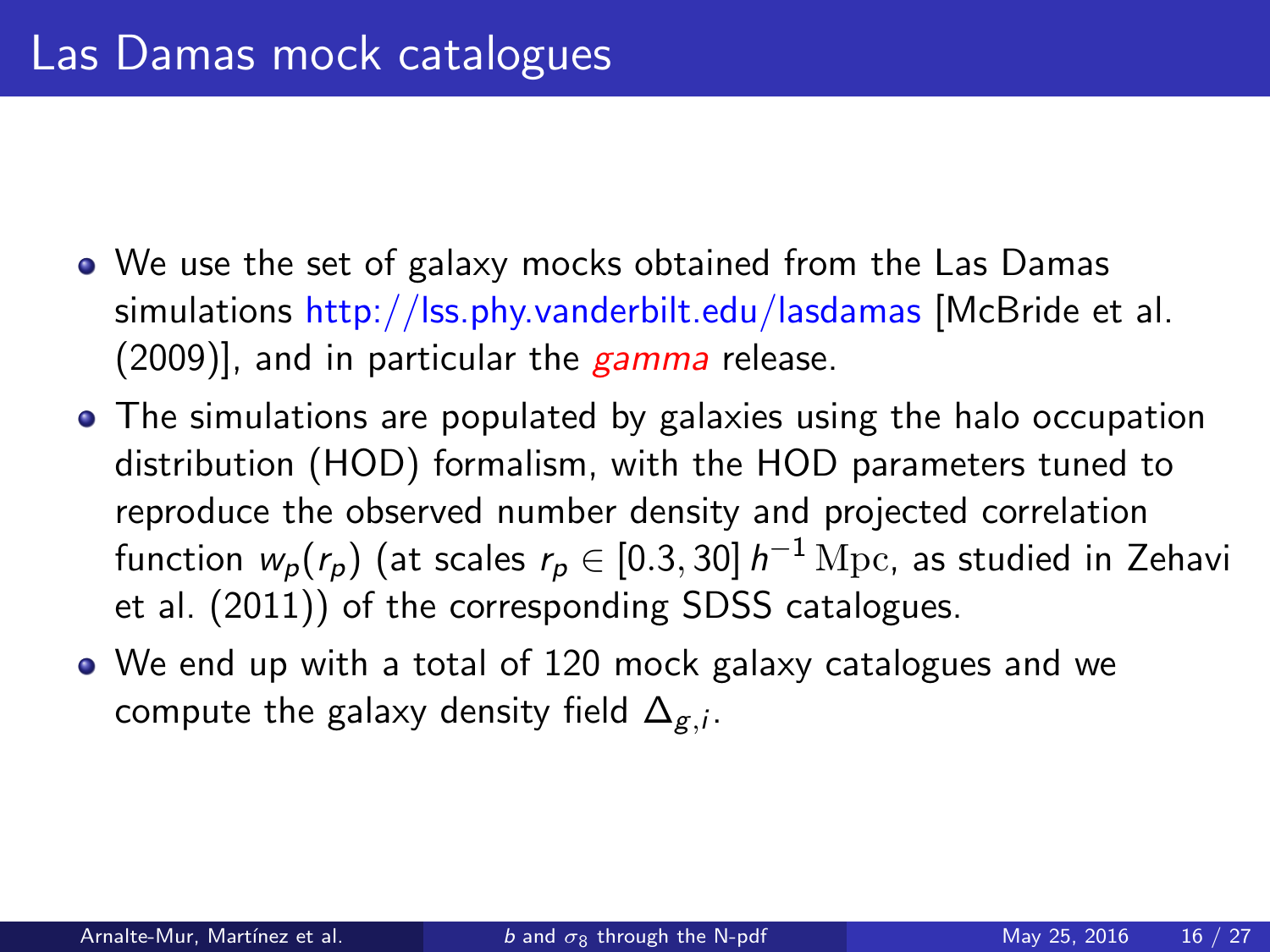## Las Damas mock catalogues



#### Las Damas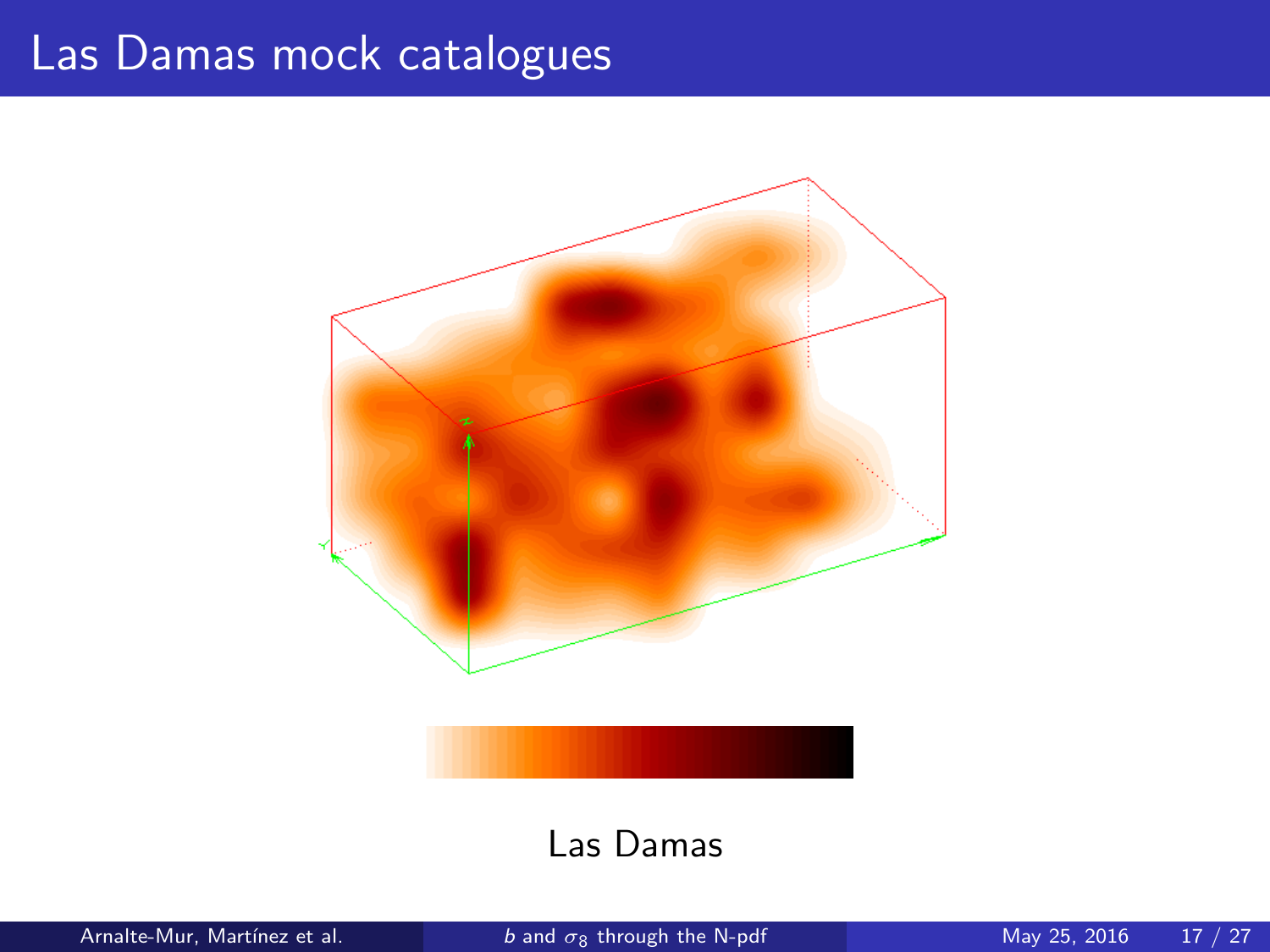# SDSS main galaxy sample



SDSS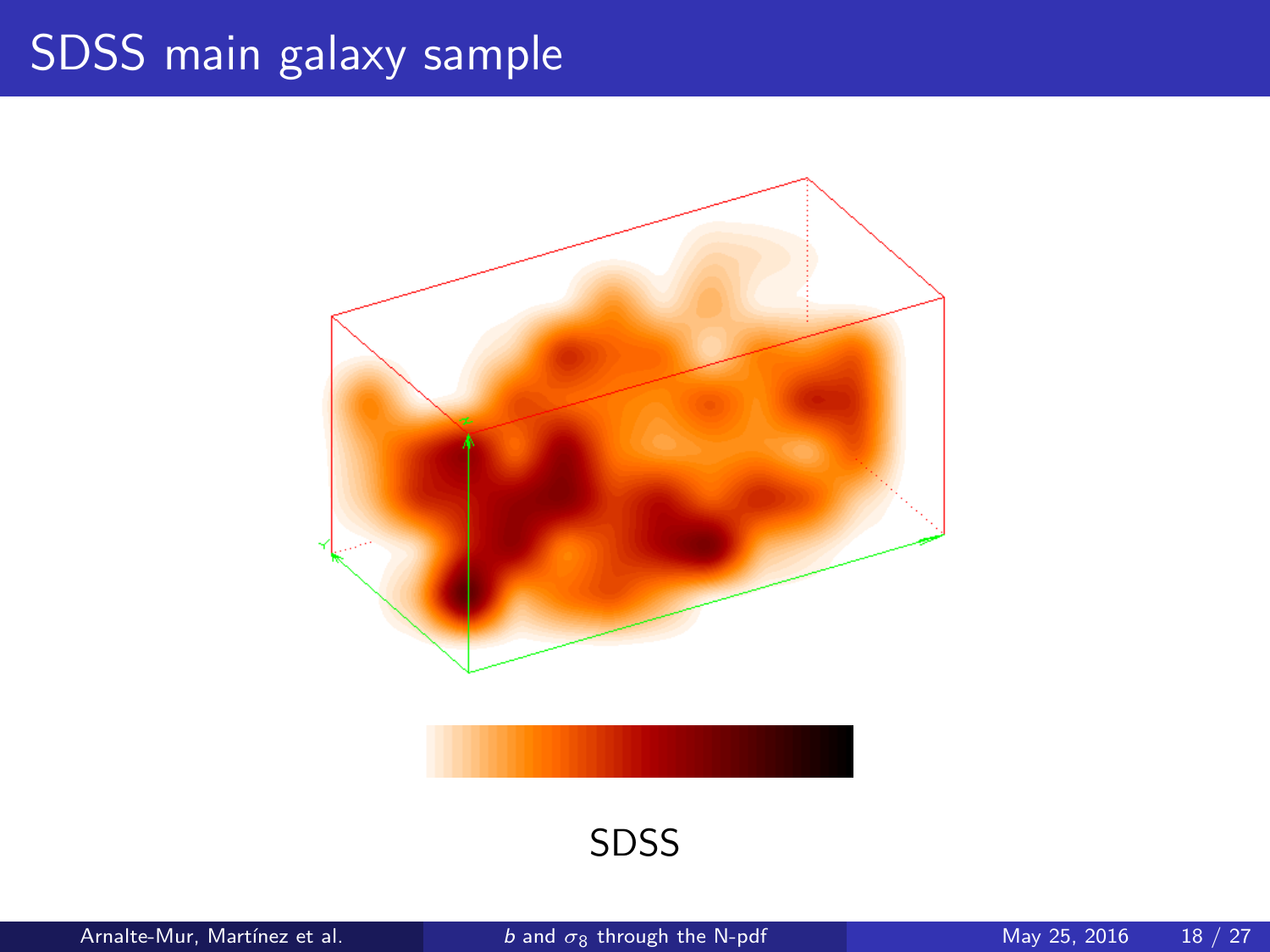## <span id="page-19-0"></span>Test on lognormal simulations



Distribution of the maximum-likelihood estimate of the bias  $\hat{b}$ . The amplitude of the matter power spectrum is fixed.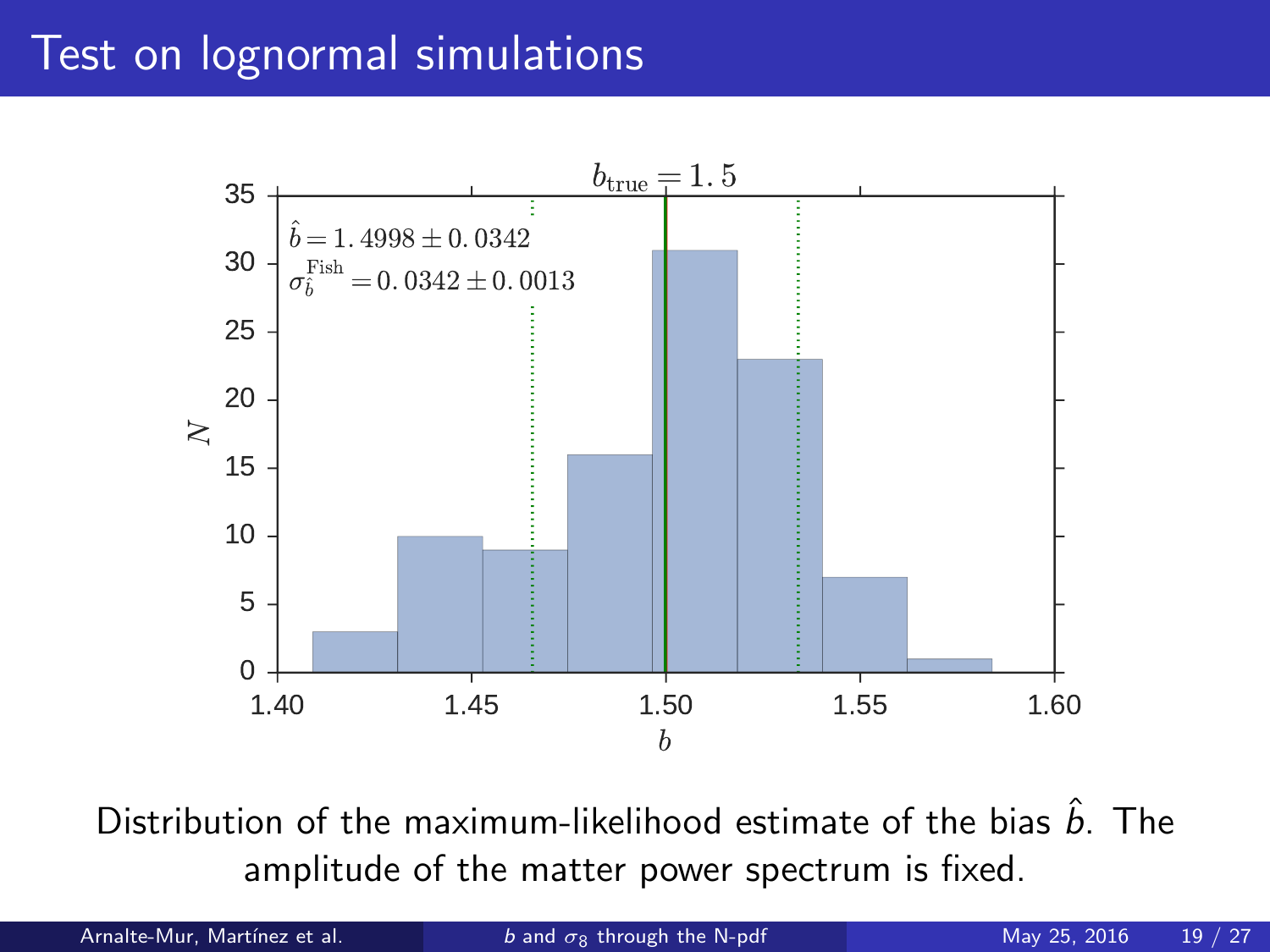## Test on lognormal simulations



Distribution of the maximum-likelihood estimates of the parameters b,  $\sigma_8$ , for the case in which we allow both parameters to change.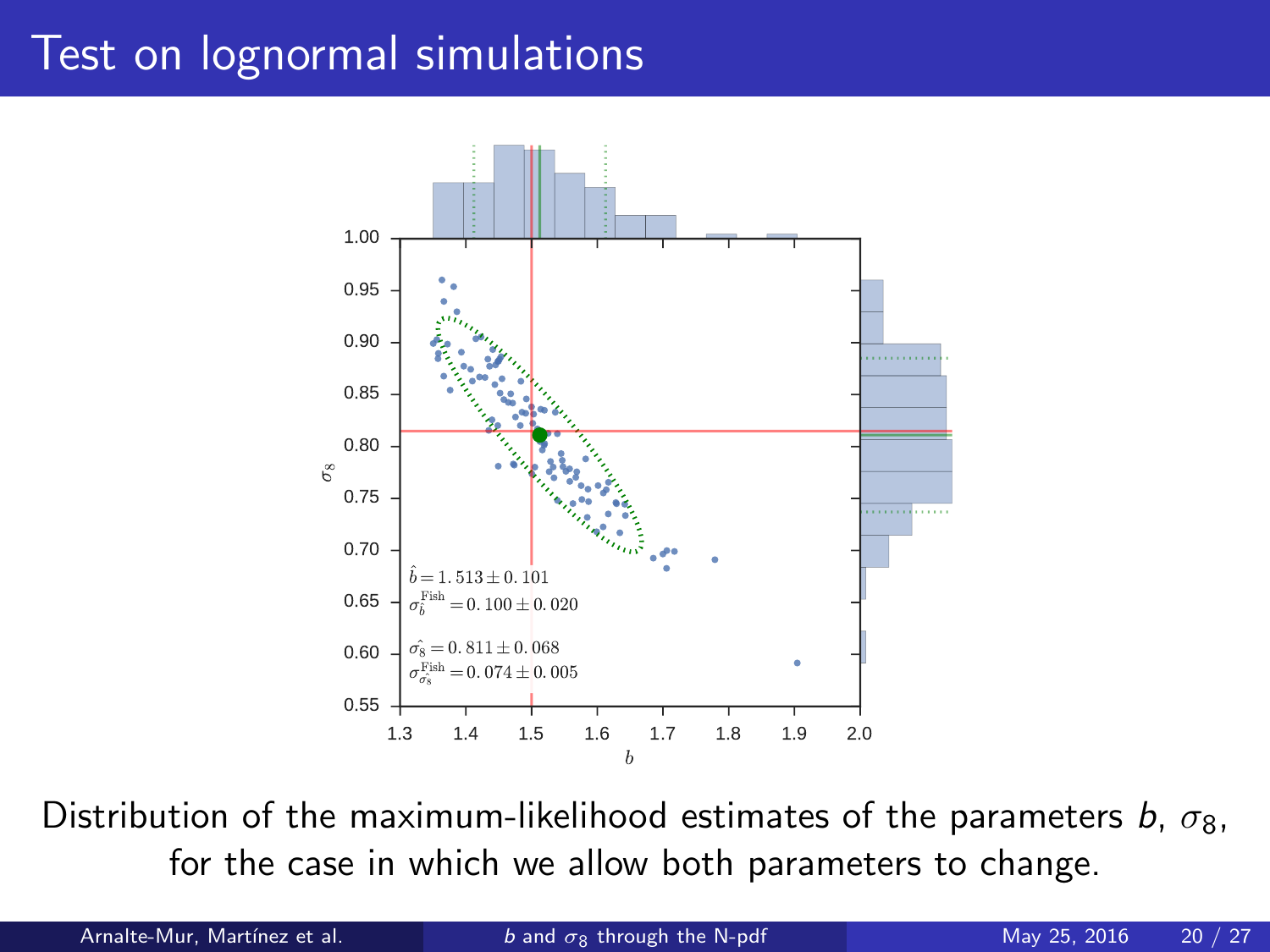#### <span id="page-21-0"></span>Test on Las Damas simulations



Distribution of the maximum-likelihood estimates of the bias, for the 120 realizations of the Las Damas mocks, for the case in which  $\sigma_8$  is fixed.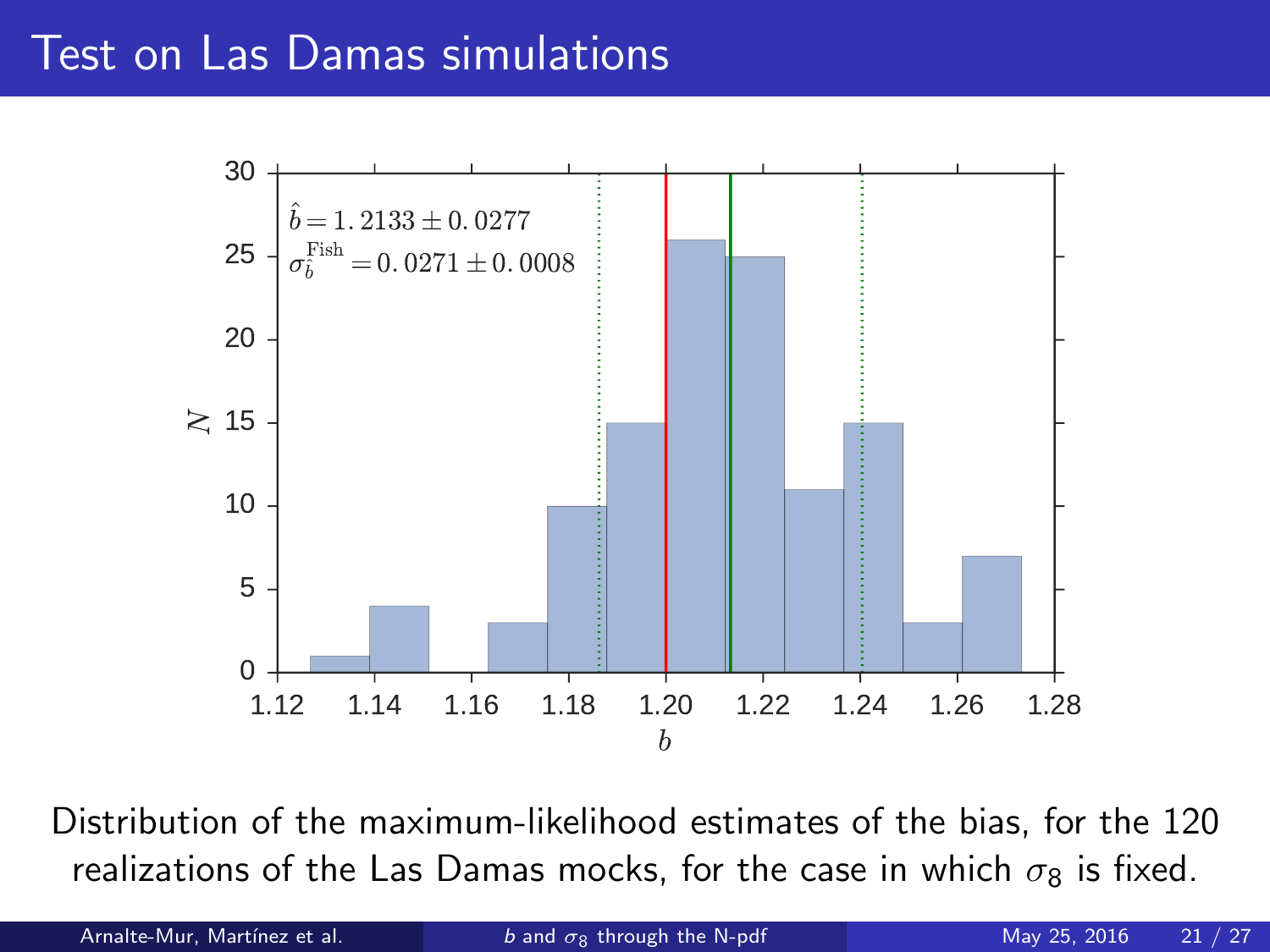## Test on Las Damas simulations



Distribution of the maximum-likelihood joint estimates of b and  $\sigma_8$ .

Arnalte-Mur, Martínez et al. b and  $\sigma_8$  [through the N-pdf](#page-0-0) May 25, 2016 22 / 27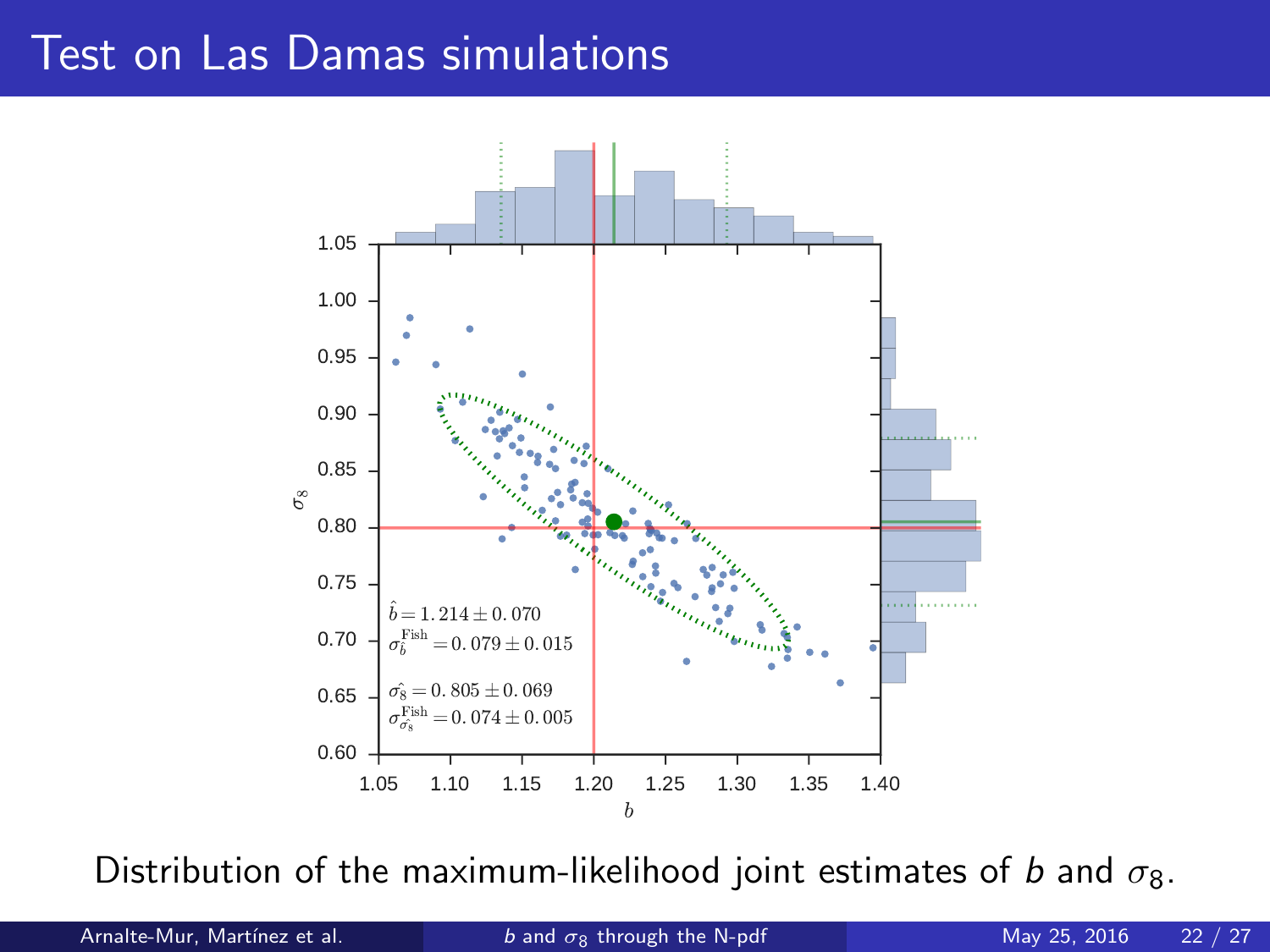#### <span id="page-23-0"></span>Results for the SDSS data



Posterior probability distribution of the bias parameter obtained by analysing the SDSS catalogue for the case in which  $\sigma_8$  is fixed at its fiducial value,  $\sigma_8^{\rm fid}=$  0.8149.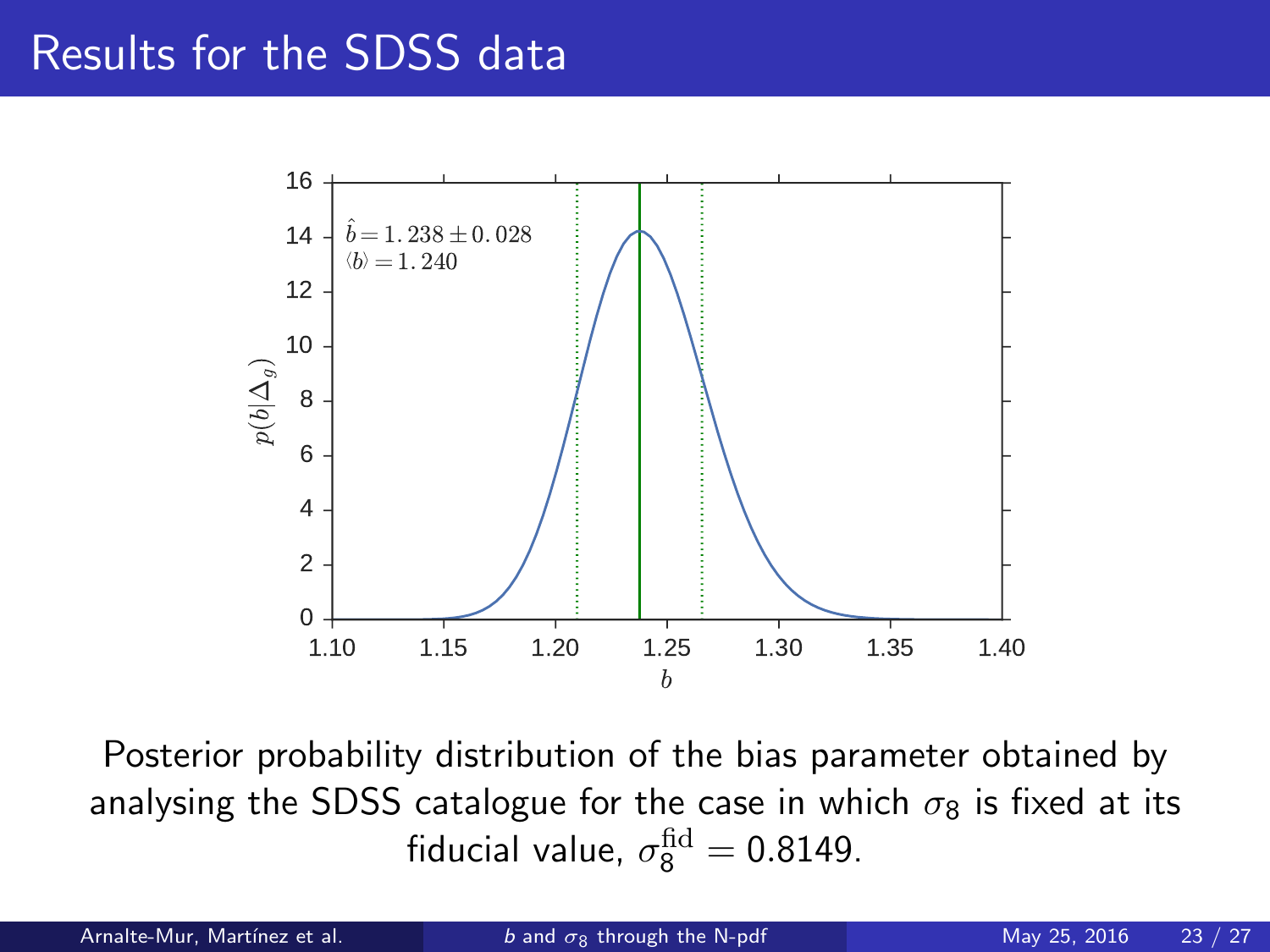#### Results for the SDSS data



Joint posterior probability distribution of b and  $\sigma_8$  for the SDSS. Top and right sub-panels are marginalized probability distributions.

Arnalte-Mur, Martínez et al. b and  $\sigma_8$  [through the N-pdf](#page-0-0) May 25, 2016 24 / 27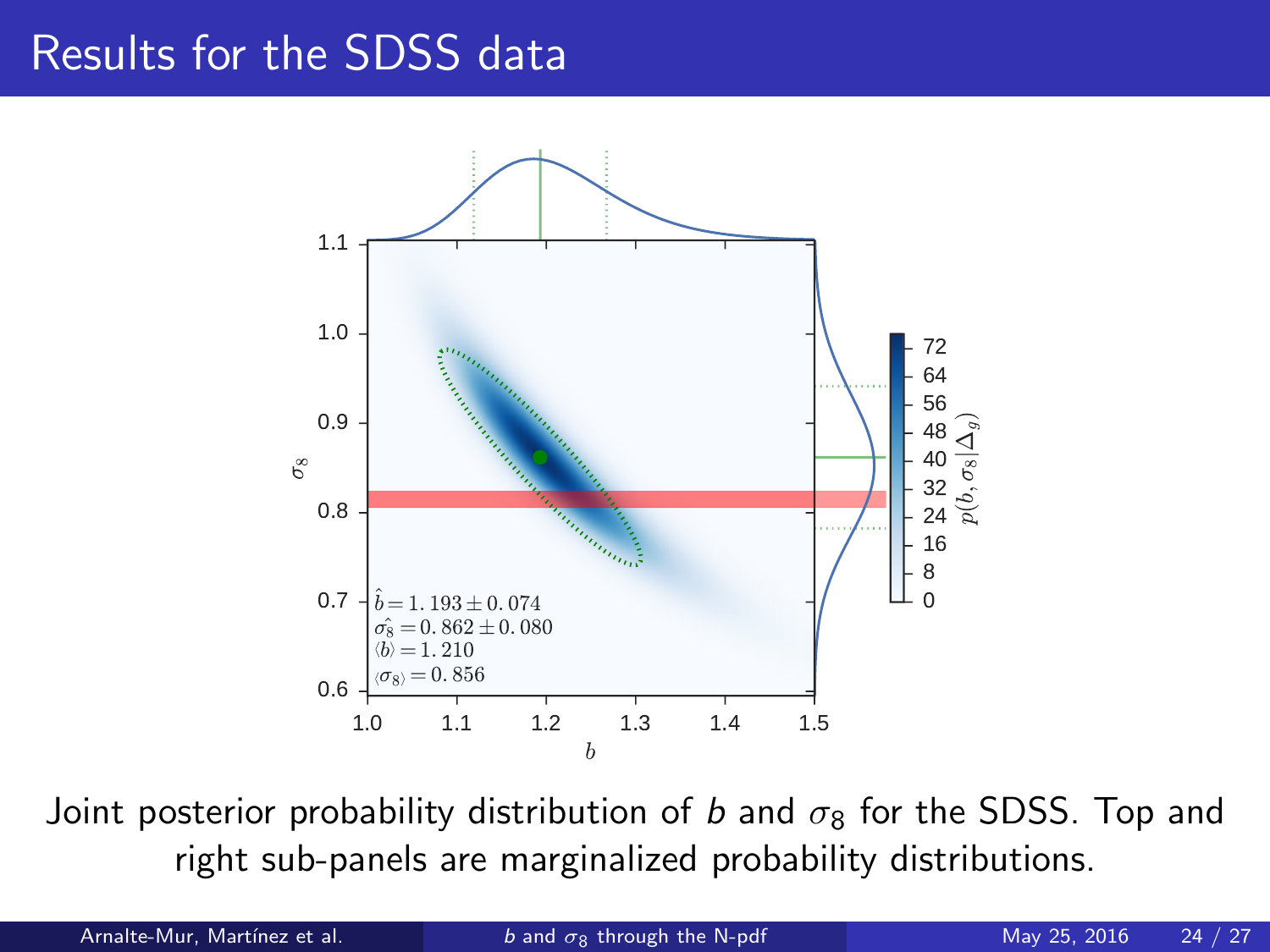# Results for the SDSS data. Model selection

- Null hypothesis  $H_0$ : bias is fixed at  $b \equiv 1$ , only  $\sigma_8$  is allowed to vary
- Alternative hypothesis  $H_1$ : Both bias b and  $\sigma_8$  are allowed to vary.
	- $\rightarrow$  AIC: Akaike information criterion
	- $\rightarrow$  BIC: Bayesian information criterion
	- $\rightarrow$  GLRT: Generalized likelihood ratio test

| Criterion                                                     |              |
|---------------------------------------------------------------|--------------|
| $AIC(H0) - AIC(H1)$                                           | 12.6         |
| $BIC(H_0) - BIC(H_1)$                                         | 8.22         |
| <b>GLRT</b> : $\log\left(\frac{L_1}{L_0}\right)$ at $\nu = 1$ | $\vert$ 7.29 |

The different criteria provide either 'substantial' or 'strong' evidence in favour of the biased model  $(H_1)$ .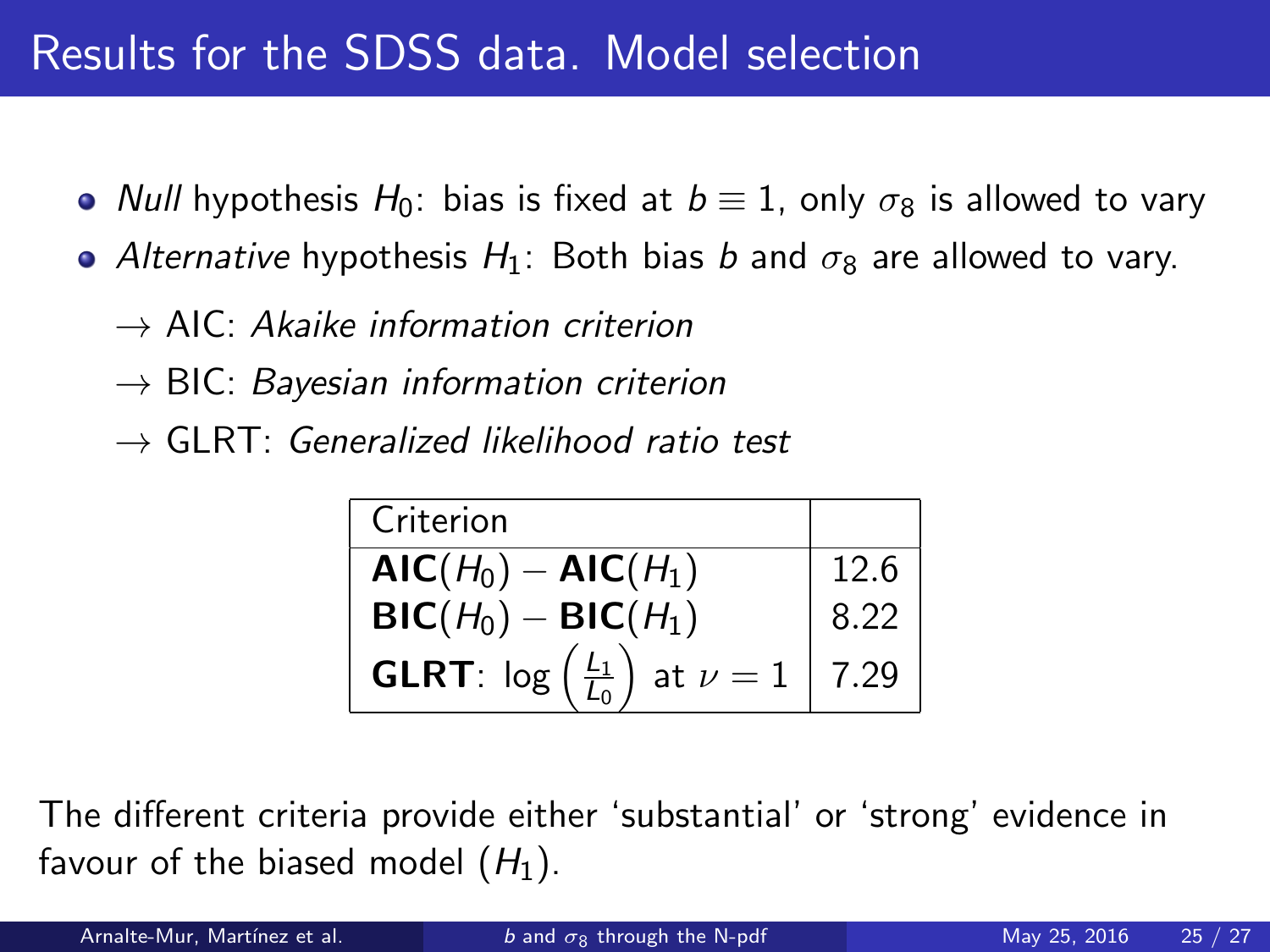# Results for the SDSS data. Counts-in-cells



For the counts-in-cells distribution function  $f_V(N)$  (1-pdf) [See Hurtado-Gil et al. (in prep.)] 2

$$
f(\Delta) = \frac{1}{\sqrt{2\pi H_0}} \frac{\exp\left(-\frac{1}{2}\frac{y^2}{H_0}\right)}{\Delta + b - 1} \quad \text{where} \quad H_0 = \log(1 + C)
$$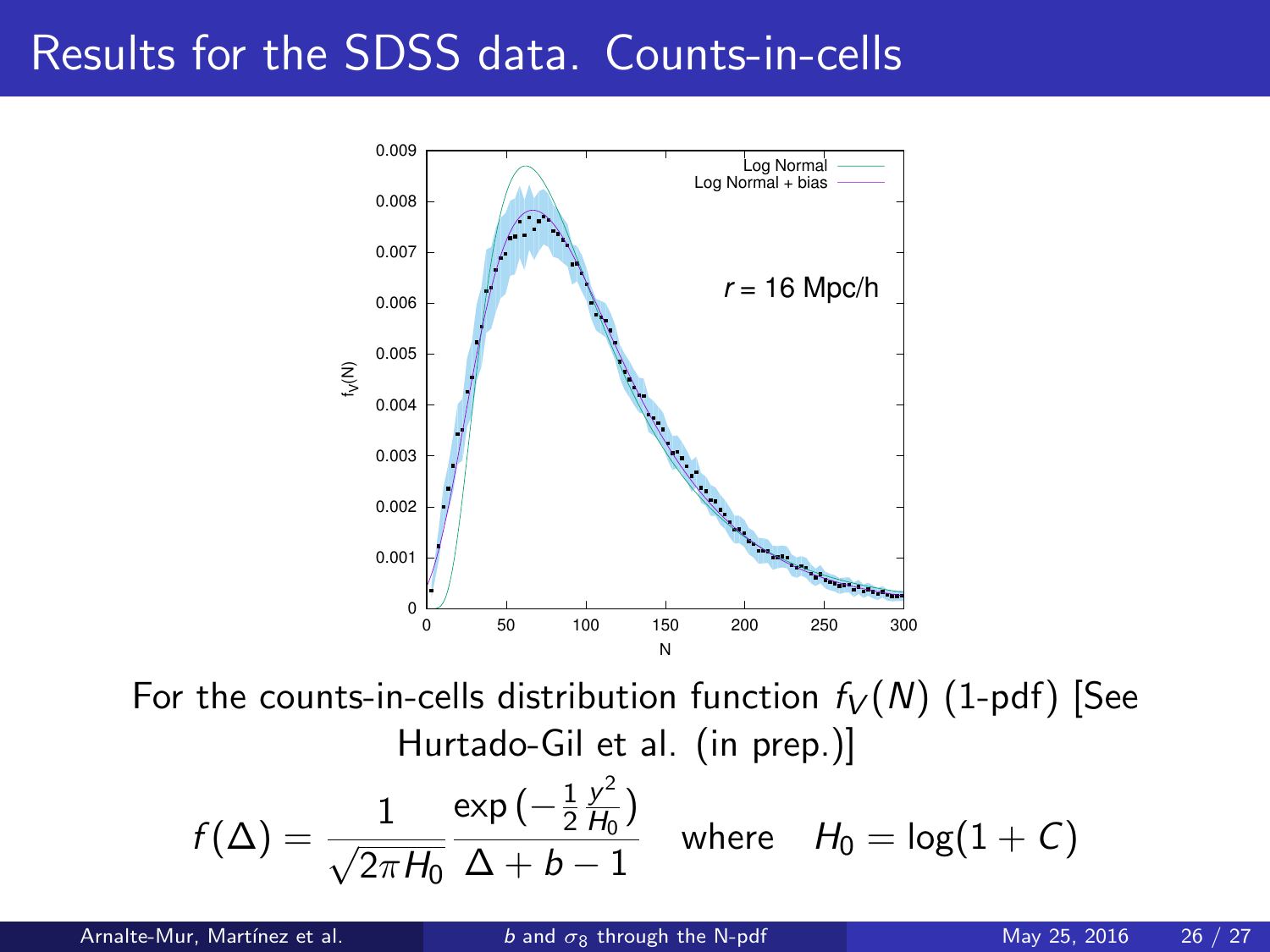# <span id="page-27-0"></span>**Conclusions**

- We have presented a full description of the N-probability density function of the galaxy number density fluctuations in terms of the galaxy bias and  $\sigma_8$ .
- **•** Parameter estimation can be performed via the maximum-likelihood, even more, Bayesian inference can be also performed providing a prior.
- The methodology has been tested with both ideal log-normal realizations and mocks derived from the Las Damas project, showing that the maximum-likelihood estimates are unbiased.
- We have applied our formalism to the SDSS main sample. For a volume-limited subset with magnitude  $M_r < -20$ . We obtain  $\hat{b} = 1.193 \pm 0.074$  and  $\hat{\sigma_8} = 0.862 \pm 0.080$ .
- $\bullet$  We show that the *alternative* hypothesis ( $H_1$  of a galaxy bias parameter b given by the maximum-likelihood estimator) is favoured with respect to a no-biasing scenario given by the *null* hypothesis  $H_0$ of  $b \equiv 1$ .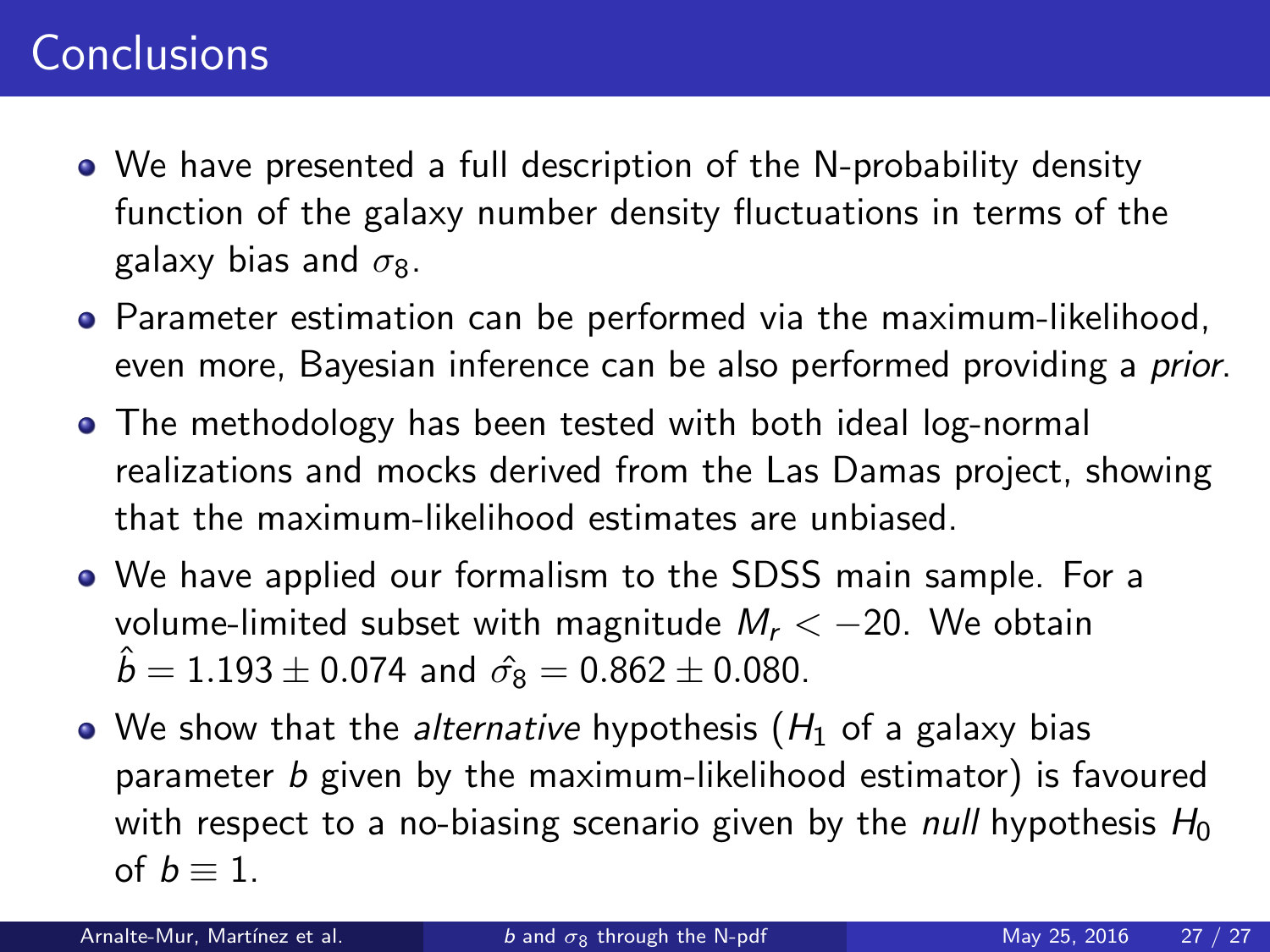- Arnalte-Mur, P., Martínez, V. J., Norberg, P., et al. 2014, Mon. Not. Roy. Astron. Soc. , 441, 1783
- Ata, M., Kitaura, F.-S., & M¨uller, V. 2015, Mon. Not. Roy. Astron. Soc. , 446, 4250
- Blanton, M. R., Schlegel, D. J., Strauss, M. A., et al. 2005, AJ, 129, 2562
- Coles, P. & Jones, B. 1991, Mon. Not. Roy. Astron. Soc. , 248, 1
- Colless, M., Dalton, G., Maddox, S., et al. 2001, Mon. Not. Roy. Astron. Soc. , 328, 1039
- Croft, R. A. C., Dalton, G. B., & Efstathiou, G. 1999, Mon. Not. Roy. Astron. Soc. , 305, 547
- Di Porto, C., Branchini, E., Bel, J., et al. 2014, ArXiv e-prints
- Fry, J. N. & Gaztanaga, E. 1993, Astrophys. J. , 413, 447
- Gaztanaga, E. & Frieman, J. A. 1994, Astrophys. J. Let. , 437, L13
- Granett, B. R., Branchini, E., Guzzo, L., et al. 2015, Astron. Astrophys. , 583, A61
- Guo, H. & Jing, Y. P. 2009, Astrophys. J. , 702, 425

Jasche, J., Leclercq, F., & Wandelt, B. D. 2015, JCAP, 1, 36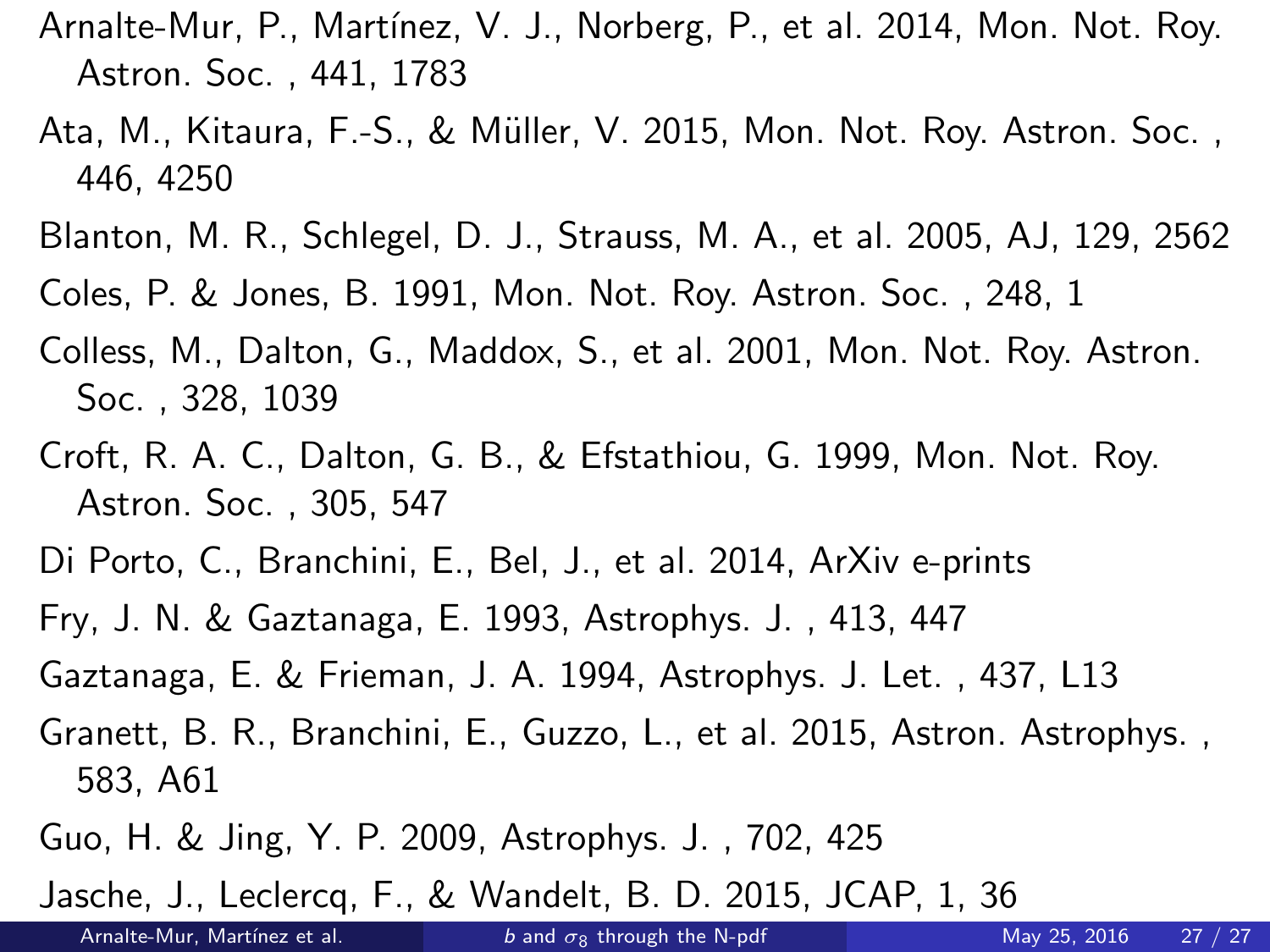- Jasche, J. & Wandelt, B. D. 2013, Astrophys. J. , 779, 15
- Kayo, I., Taruya, A., & Suto, Y. 2001, Astrophys. J. , 561, 22
- Kovač, K., Porciani, C., Lilly, S. J., et al. 2011, Astrophys. J., 731, 102
- Marinoni, C., Le Fèvre, O., Meneux, B., et al. 2005, Astron. Astrophys., 442, 801
- McBride, C., Berlind, A., Scoccimarro, R., et al. 2009, in Bulletin of the American Astronomical Society, Vol. 41, American Astronomical Society Meeting Abstracts #213, 253
- McBride, C. K., Connolly, A. J., Gardner, J. P., et al. 2011, Astrophys. J. , 739, 85
- Norberg, P., Baugh, C. M., Hawkins, E., et al. 2002, Mon. Not. Roy. Astron. Soc. , 332, 827
- Pollack, J. E., Smith, R. E., & Porciani, C. 2014, Mon. Not. Roy. Astron. Soc. , 440, 555
- Sigad, Y., Branchini, E., & Dekel, A. 2000, Astrophys. J. , 540, 62
- Swanson, M. E. C., Tegmark, M., Blanton, M., & Zehavi, I. 2008, Mon. Not. Roy. Astron. Soc. , 385, 1635

Arnalte-Mur, Martínez et al. b and  $\sigma_8$  [through the N-pdf](#page-0-0) May 25, 2016 27 / 27